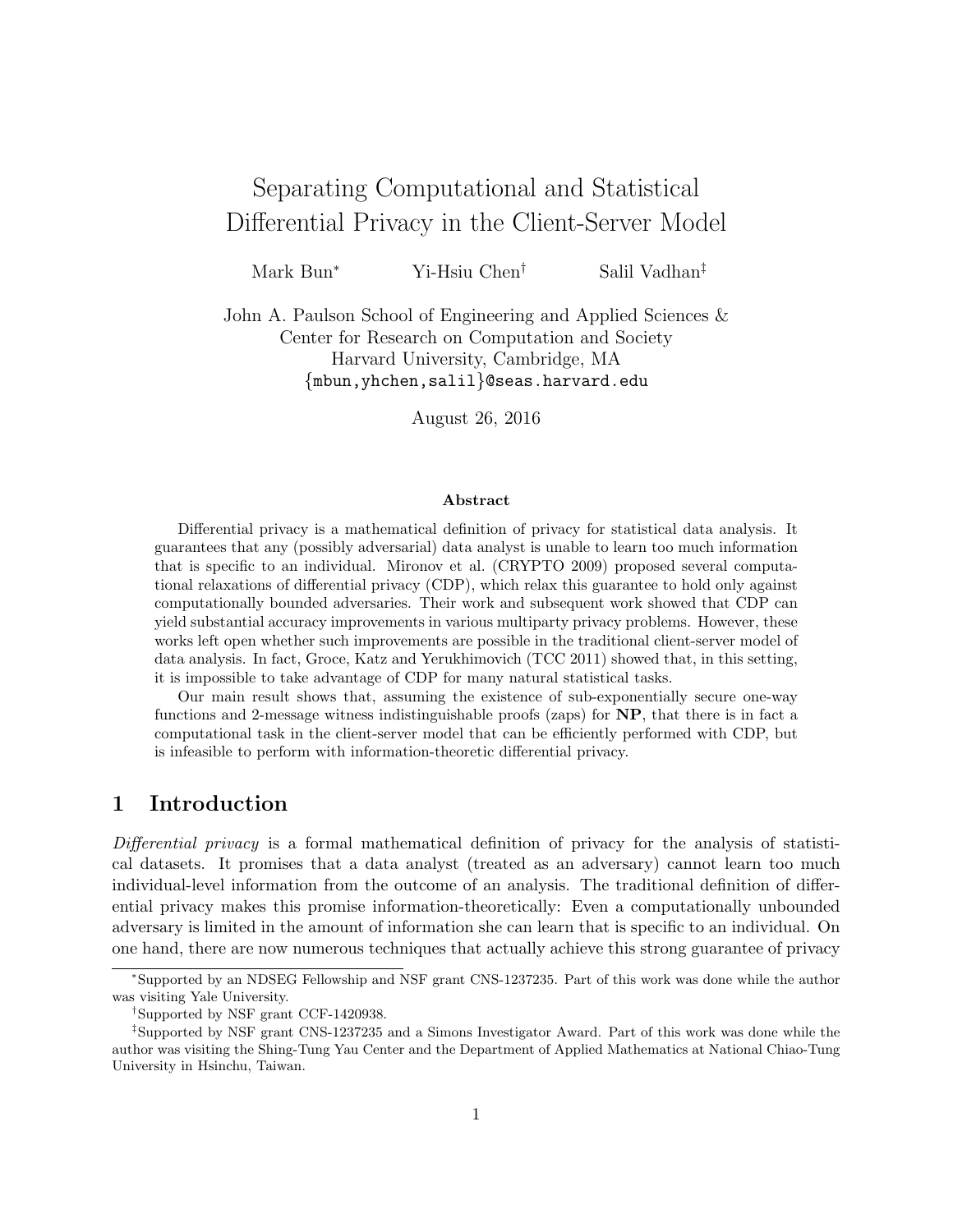for a rich body of computational tasks. On the other hand, the information-theoretic definition of differential privacy does not itself permit the use of basic cryptographic primitives that naturally arise in the practice of differential privacy (such as the use of cryptographically secure pseudorandom generators in place of perfect randomness). More importantly, computationally secure relaxations of differential privacy open the door to designing improved mechanisms: ones that either achieve better *utility* (accuracy) or *computational efficiency* over their information-theoretically secure counterparts.

Motivated by these observations, and building on ideas suggested in [\[BNO08\]](#page-18-0), Mironov et al. [\[MPRV09\]](#page-20-0) proposed several definitions of computational differential privacy (CDP). All of these definitions formalize what it means for the output of a mechanism to "look" differentially private to a computationally bounded (i.e. probabilistic polynomial-time) adversary. The sequence of works [\[DKM](#page-18-1)<sup>+</sup>06, [BNO08,](#page-18-0) [MPRV09\]](#page-20-0) introduced a paradigm that enables two or more parties to take advantage of CDP, either to achieve better utility or reduced round complexity, when computing a joint function of their private inputs: The parties use a secure multi-party computation protocol to simulate having a trusted third party perform a differentially private computation on the union of their inputs. Subsequent work  $[MMP<sup>+10</sup>]$  $[MMP<sup>+10</sup>]$  showed that such a CDP protocol for approximating the Hamming distance between two private bit vectors is in fact more accurate than any (informationtheoretically secure) differentially private protocol for the same task. A number of works [\[CSS12,](#page-18-2) [GMPS13,](#page-19-0) [HOZ13,](#page-20-2) [KMS14,](#page-20-3) [GKM](#page-19-1)<sup>+</sup>16 have since sought to characterize the extent to which CDP yields accuracy improvements for two-party privacy problems.

Despite the success of CDP in the design of improved algorithms in the multiparty setting, much less is known about what can be achieved in the traditional client-server model, in which a trusted curator holds all of the sensitive data and mediates access to it. Beyond just the absence of any techniques for taking advantage of CDP in this setting, results of Groce, Katz, and Yerukhimovich [\[GKY11\]](#page-19-2) (discussed in more detail below) show that CDP yields no additional power in the clientserver model for many basic statistical tasks. An additional barrier stems from the fact that all known lower bounds against computationally efficient differentially private algorithms  $[DNR^+09,$  $[DNR^+09,$ [UV11,](#page-20-4) [Ull13,](#page-20-5) [BZ14,](#page-18-3) [BZ16\]](#page-18-4) in the client-server model are proved by exhibiting computationally efficient adversaries. Thus, these lower bounds rule out the existence of CDP mechanisms just as well as they rule out differentially private ones.

In this work, we give the first example of a computational problem in the client-server model which can be solved in polynomial-time with CDP, but (under plausible assumptions) is computationally infeasible to solve with (information-theoretic) differential privacy. Our problem is specified by an efficiently computable *utility function* u, which takes as input a dataset  $D \in \mathcal{X}^n$ and an answer  $r \in \mathcal{R}$ , and outputs 1 if the answer r is "good" for the dataset D, and 0 otherwise.

**Theorem 1** (Main (Informal)). Assuming the existence of sub-exponentially secure one-way functions and "exponentially extractable" 2-message witness indistinguishable proofs (zaps) for  $NP$ , there exists an efficiently computable utility function  $u : \mathcal{X}^n \times \mathcal{R} \to \{0,1\}$  such that

- 1. There exists a polynomial time CDP mechanism  $M^{\text{CDP}}$  such that for every dataset  $D \in \mathcal{X}^n$ , we have  $Pr[u(D, M^{CDP}(D)) = 1] > 2/3$ .
- 2. There exists a computationally unbounded differentially private mechanism  $M<sup>unb</sup>$  such that  $Pr[u(D, M^{\text{unb}}(D)) = 1] \geq 2/3.$
- 3. For every polynomial time differentially private M, there exists a dataset  $D \in \mathcal{X}^n$ , such that  $Pr[u(D, M(D)) = 1] \leq 1/3.$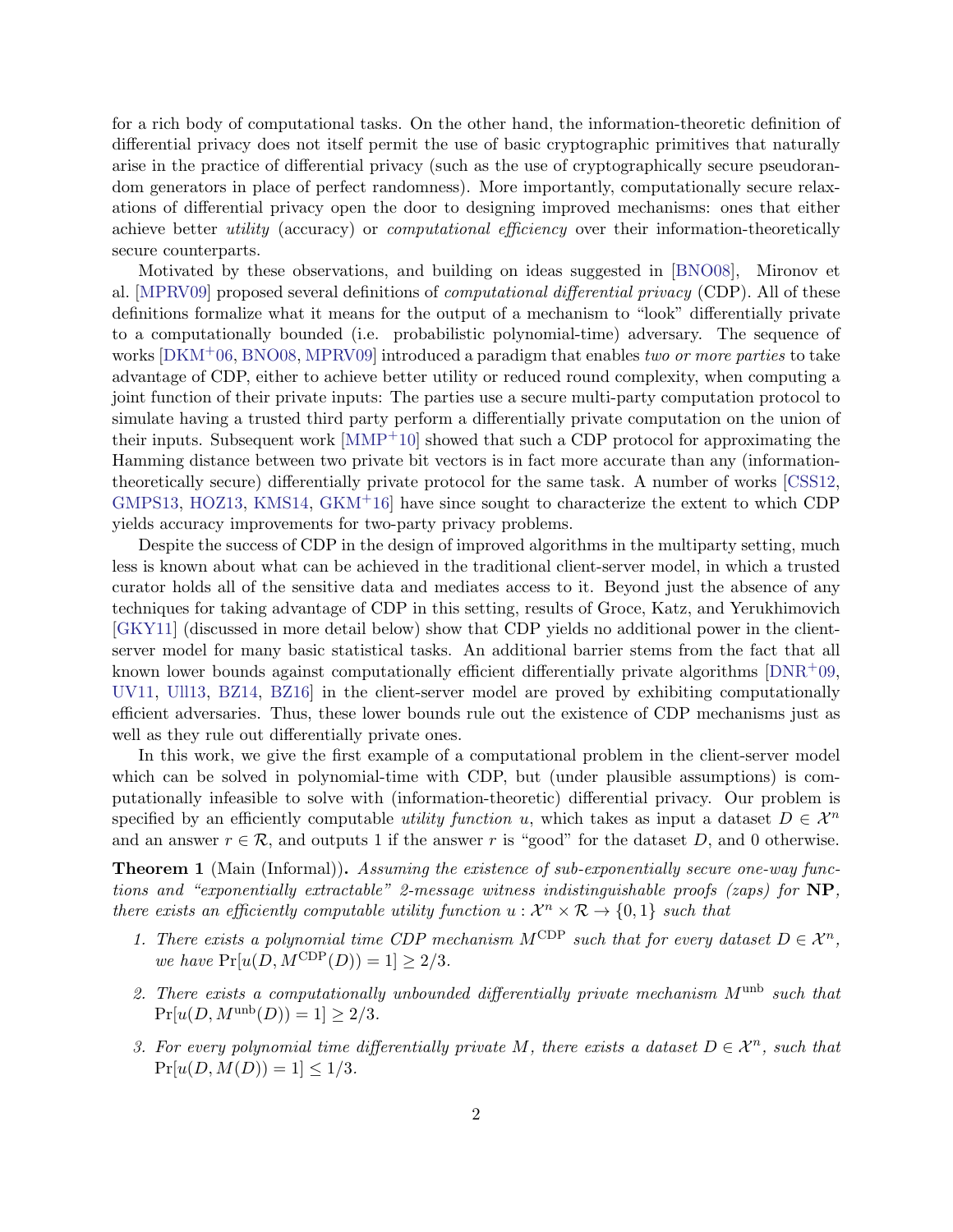Note that the theorem provides a task where achieving differential privacy is infeasible – not impossible. This is inherent because the CDP mechanism we exhibit (for item 1) satisfies a simulation-based form of CDP ("SIM-CDP"), which implies the existence of a (possibly inefficient) differentially private mechanism, provided the utility function  $u$  is efficiently computable as we require. It remains an intriguing open problem to exhibit a task that can be achieved with a weaker indistinguishably-based notion of CDP ("IND-CDP") but is impossible to achieve (even inefficiently) with differential privacy. Such a task would also separate IND-CDP and SIM-CDP, which is an interesting open problem in its own right.

Circumventing the impossibility results of [\[GKY11\]](#page-19-2). Groce et al. showed that in many natural circumstances, computational differential privacy cannot yield any additional power over differential privacy in the client-server model. In particular, they showed two impossibility results:

- 1. If a CDP mechanism accesses a one-way function (or more generally, any cryptographic primitive that can be instantiated with a random function) in a black-box way, then it can be simulated just as well (in terms of both utility and computationally efficiency) by a differentially private mechanism.
- 2. If the output of a CDP mechanism is in  $\mathbb{R}^d$  (for some constant d) and its utility is measured via an  $L_p$ -norm, then the mechanism can be simulated by a differentially private one, again without significant loss of utility or efficiency.

(In Section [4,](#page-15-0) we revisit the techniques [\[GKY11\]](#page-19-2) to strengthen the second result in some circumstances. In general, we show that when error is measured in any metric with doubling dimension  $O(\log k)$ , CDP cannot improve utility by more than a constant factor. Specifically, respect to  $L_p$ error, CDP cannot do much better than DP mechanisms even when  $d$  is logarithmic in the security parameter.)

We get around both of these impossibility results by 1) making non-black-box use of one-way functions via the machinery of zap proofs and 2) relying on a utility function that is far from the form in which the second result of [\[GKY11\]](#page-19-2) applies. Indeed, our utility function is cryptographic and unnatural from a data analysis point view. Roughly speaking, it asks whether the answer r is a valid zap proof of the statement "there exists a row of the dataset  $D$  that is a valid message-signature pair" for a secure digital signature scheme. It remains an intriguing problem for future work whether a separation can be obtained from a more natural task (such as answering a polynomial number of counting queries with differential privacy).

Our construction and techniques. Our construction is based on the existence of two cryptographic primitives: an existentially unforgeable digital signature scheme (Gen, Sign, Ver), and a 2-message witness indistinguishable proof system (zap)  $(P, V)$  for **NP**. We make use of complexity leveraging [\[CGGM00\]](#page-18-5) and thus require a complexity gap between the two primitives: namely, a sub-exponential time algorithm should be able to break the security of the zap proof system, but should not be able to forge a valid message-signature pair for the digital signature scheme.

We now describe (eliding technical complications) the computational task which allows us to separate computational and information-theoretic differential privacy in the client-server model. Inspired by prior differential privacy lower bounds [\[DNR](#page-19-3)+09, [UV11\]](#page-20-4), we consider a dataset  $D$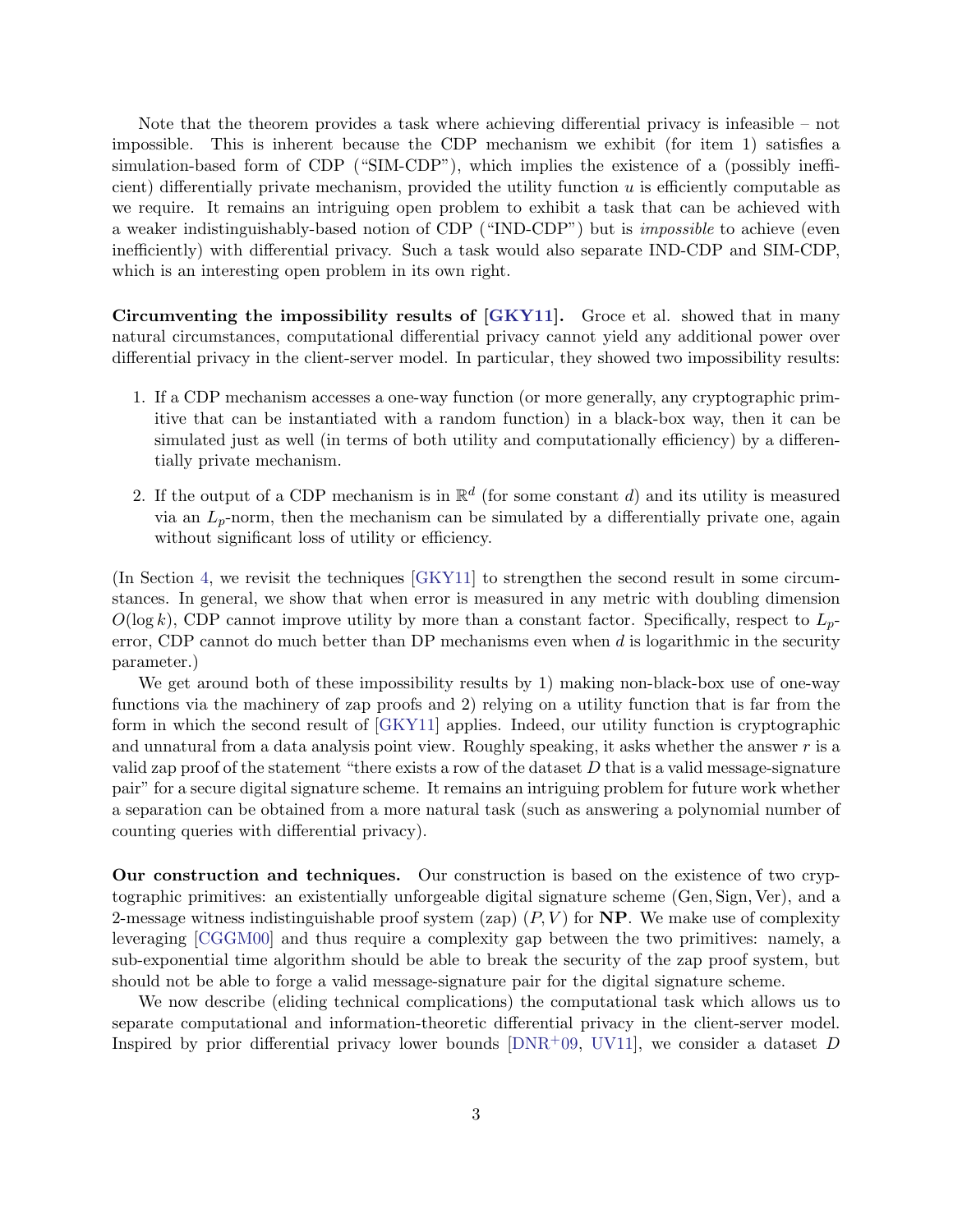that consists of many valid message-signature pairs  $(m_1, \sigma_1), \ldots, (m_n, \sigma_n)$  for the digital signature scheme. We say that a mechanism  $M$  gives a useful answer on  $D$ , i.e. the utility function  $u(D, M(D))$  evaluates to 1, if it produces a proof  $\pi$  in the zap proof system that there exists a message-signature pair  $(m, \sigma)$  for which  $\text{Ver}(m, \sigma) = 1$ .

First, let us see how the above task can be performed *inefficiently* with differential privacy. Consider the mechanism  $M<sup>umb</sup>$  that first confirms (in a standard differentially private way) that its input dataset indeed contains "many" valid message-signature pairs. Then  $M<sup>unb</sup>$  uses its unbounded computational resources to forge a canonical valid message-signature pair  $(m, \sigma)$  and uses the zap prover on witness  $(m, \sigma)$  to produce a proof  $\pi$ . Since the choice of the forged pair does not depend on the input dataset at all, the procedure as a whole is differentially private.

Now let us see how a CDP mechanism can perform the same task efficiently. Our mechanism  $M^{\text{CDP}}$  again first checks that it possesses many valid message-signature pairs, but this time it simply outputs a proof  $\pi$  using an arbitrary valid pair  $(m_i, \sigma_i) \in D$  as its witness. Since the proof system is witness indistinguishable, a computationally bounded observer cannot distinguish  $\pi$  from the canonical proof output by the differentially private mechanism  $M<sup>umb</sup>$ . Thus, the mechanism  $M^{\text{CDP}}$  is in fact CDP in the strongest (simulation-based) sense.

Despite the existence of the inefficient differentially private mechanism  $M<sup>umb</sup>$ , we show that the existence of an efficient mechanism  $M$  for this task would violate the sub-exponential security of the digital signature scheme. Suppose there were such a mechanism  $M$ . Now consider a subexponential time adversary A that completely breaks the security of the zap proof system, in the sense that given a valid proof  $\pi$ , it is always able to recover a corresponding witness  $(m, \sigma)$ . Since M is differentially private, the  $(m, \sigma)$  extracted by A cannot be in the dataset D given to M. Thus,  $(m, \sigma)$  constitutes a forgery of a valid message-signature pair, and hence the composed algorithm  $A \circ M$  violates the security of the signature scheme.

## 2 Preliminaries

### 2.1 (Computational) Differential Privacy

We first set notations that will be used throughout this paper, and recall the notions of  $(\varepsilon, \delta)$ differential privacy and computational differential privacy. The abbreviation "PPT" stands for "probabilistic polynomial-time Turing machine."

**Security parameter k.** Let  $k \in \mathbb{N}$  denote a security parameter. In this work, datasets, privacypreserving mechanisms, and privacy parameters  $\varepsilon$ ,  $\delta$  will all be sequences parameterized in terms of k. Adversaries will also have their computational power parameterized by  $k$ ; in particular, efficient adversaries have circuit size polynomial in k. A function is said to be negligible if it vanishes faster than any inverse polynomial in  $k$ .

**Dataset** D. A dataset D is an ordered tuple of n elements from some data universe  $\mathcal{X}$ . Two datasets  $D, D'$  are said to be *adjacent* (written  $D \sim D'$ ) if they differ in at most one row. We use  ${D_k}_{k\in\mathbb{N}}$  to denote a sequence of datasets, each over a data universe  $\mathcal{X}_k$ , with sizes growing with the parameter k. The size in bits of a dataset  $D_k$ , and in particular the number of rows n, will always be  $\text{poly}(k)$ .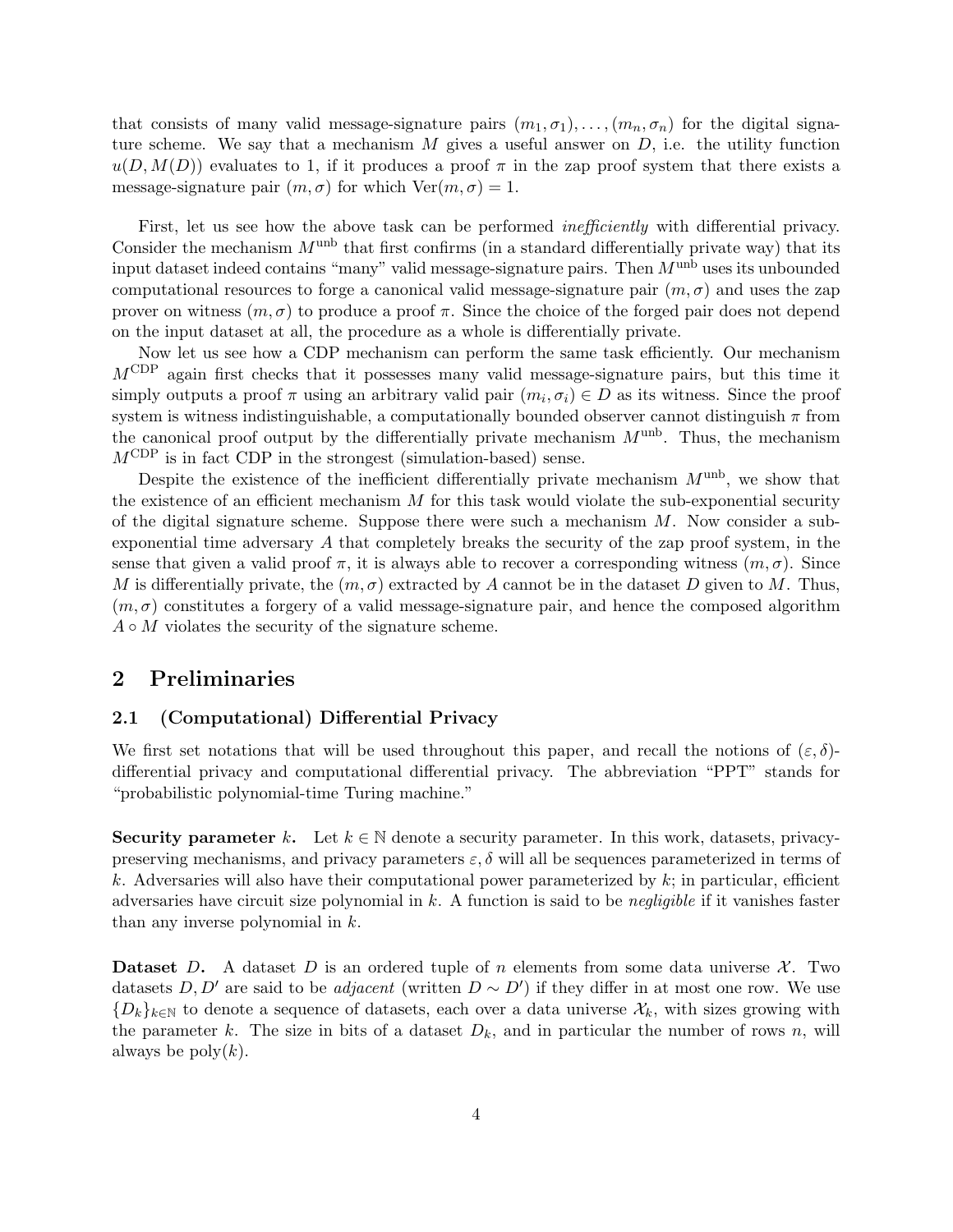**Mechanism** M. A mechanism  $M : \mathcal{X}^* \to \mathcal{R}$  is a randomized function taking a dataset  $D \in \mathcal{X}^*$  to an output in a range space  $\mathcal{R}$ . We will be especially interested in ensembles of *efficient* mechanisms  ${M_k}_{k\in\mathbb{N}}$  where each  $M_k: \mathcal{X}_k^* \to \mathcal{R}_k$ , when run on an input dataset  $D \in \mathcal{X}_k^n$ , runs in time  $\text{poly}(k,n)$ .

Adversary A. Given an ensemble of mechanisms  $\{M_k\}_{k\in\mathbb{N}}$  with  $M_k: X_k^* \to \mathcal{R}_k$ , we model an adversary  $\{A_k\}_{k\in\mathbb{N}}$  as a sequence of polynomial-size circuits  $A_k : \mathcal{R}_k \to \{0,1\}$ . Equivalently,  ${A_k}_{k\in\mathbb{N}}$  can be thought of as a probabilistic polynomial time Turing machine with non-uniform advice.

**Definition 2** (Differential Privacy [\[DMNS06,](#page-19-4) [DKM](#page-18-1)<sup>+</sup>06]). A mechanism M is  $(\varepsilon, \delta)$ -differentially private if for all adjacent datasets  $D \sim D'$  and every set  $S \subseteq \text{Range}(M)$ ,

$$
\Pr[M(D) \in S] \le e^{\varepsilon} \Pr[M(D') \in S] + \delta
$$

Equivalently, for all adjacent datasets  $D \sim D'$  and every (computationally unbounded) algorithm A, we have

<span id="page-4-0"></span>
$$
\Pr[A(M(D)) = 1] \le e^{\varepsilon} \Pr[A(M(D')) = 1] + \delta \tag{1}
$$

For consistency with the definition of SIM-CDP, we also make the following definitions for sequences of mechanisms:

- An ensemble of mechanisms  $\{M_k\}_{k\in\mathbb{N}}$  is  $\varepsilon_k$ -DP if for all k,  $M_k$  is  $(\varepsilon_k$ , negl $(k)$ )-differentially private.
- An ensemble of mechanisms  $\{M_k\}_{k\in\mathbb{N}}$  is  $\varepsilon_k$ -PURE-DP if for all k,  $M_k$  is  $(\varepsilon_k, 0)$ -differentially private.

The above definitions are completely information-theoretic. Mironov et al. [\[MPRV09\]](#page-20-0) proposed several computational relaxations of this definition. The first "indistinguishability-based" definition, denoted IND-CDP, relaxes Condition [\(1\)](#page-4-0) to hold against computationally-bounded adversaries:

**Definition 3** (IND-CDP). A sequence of mechanisms  $\{M_k\}_{k\in\mathbb{N}}$  is  $\varepsilon_k$ -IND-CDP if there exists a negligible function negl( $\cdot$ ) such that for all sequences of pairs of poly(k)-size adjacent datasets  $\{(D_k, D'_k)\}_{k \in \mathbb{N}}$ , and all non-uniform polynomial time adversaries A,

$$
\Pr[A(M_k(D_k)) = 1] \le e^{\varepsilon_k} \Pr[A(M_k(D'_k)) = 1] + \operatorname{negl}(k).
$$

Mironov et al. [\[MPRV09\]](#page-20-0) also proposed a stronger "simulation-based" definition of computational differential privacy. A mechanism is said to be  $\varepsilon$ -SIM-CDP if its output is computationally indistinguishable from that of an  $\varepsilon$ -differentially private mechanism:

**Definition 4** (SIM-CDP). A sequence of mechanisms  $\{M_k\}_{k\in\mathbb{N}}$  is  $\varepsilon_k$ -SIM-CDP if there exists a negligible function negl( $\cdot$ ) and a family of mechanisms  $\{M'_k\}_{k\in\mathbb{N}}$  that is  $\varepsilon_k$ -differentially private such that for all  $poly(k)$ -size datasets D, and all non-uniform polynomial time adversaries A,

$$
|\Pr[A(M_k(D)) = 1] - \Pr[A(M'_k(D)) = 1]| \leq \text{negl}(k).
$$

If  $M'_k$  is in fact  $\varepsilon_k$ -pure differentially private, then we say that  $\{M_k\}_{k\in\mathbb{N}}$  is  $\varepsilon_k$ -PURE-SIM-CDP.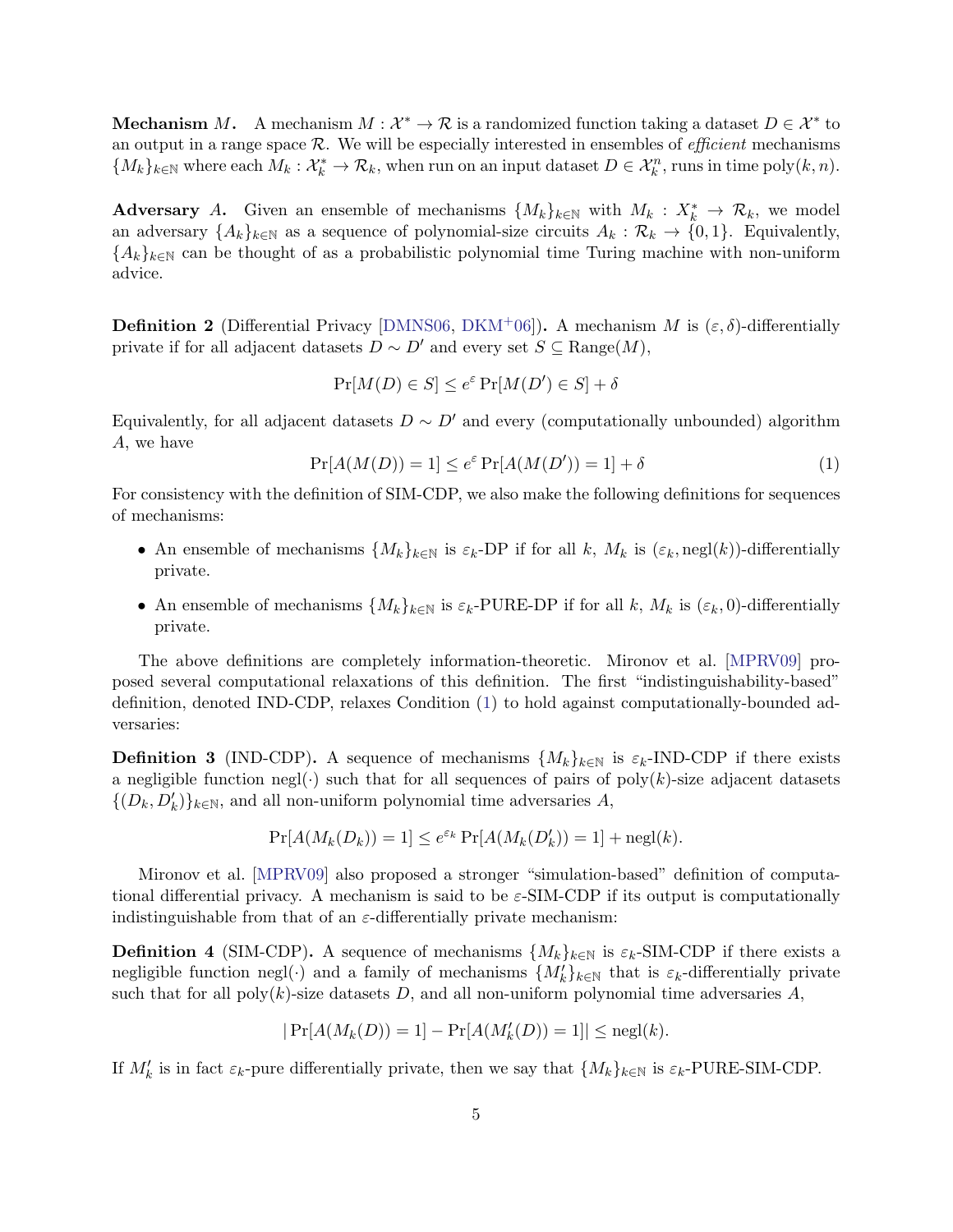Writing  $A \preceq B$  to denote that a mechanism satisfying definition A also satisfies definition B (that is,  $A$  is a stricter privacy definition than  $B$ ). We have the following relationships between the various notions of (computational) differential privacy:

#### $DP \preceq SIM-CDP \preceq IND-CDP$ .

We will state and prove our separation between CDP and differential privacy for the simulationbased definition SIM-CDP. Since SIM-CDP is a stronger privacy notion than IND-CDP, this implies a separation between IND-CDP and differential privacy as well.

### 2.2 Utility

We describe an abstract notion of what it means for a mechanism to "succeed" at performing a computational task. We define a computational task implicitly in terms of an efficiently computable utility function, which takes as input a dataset  $D \in \mathcal{X}^*$  and an answer  $r \in \mathcal{R}$  and outputs a score describing how well  $r$  solves a given problem on instance  $D$ . For our purposes, it suffices to consider binary-valued utility functions u, which output 1 iff the answer r is "good" for the dataset  $D$ .

**Definition 5** (Utility). A *utility function* is an efficiently computable (deterministic) function  $u: \mathcal{X}^* \times \mathcal{R} \to \{0,1\}.$  A mechanism M is  $\alpha$ -useful for a utility function  $u: \mathcal{X}^* \times \mathcal{R} \to \{0,1\}$  if for all datasets D,

$$
\Pr_{r \leftarrow M(D)}[u(D,r) = 1] \ge \alpha.
$$

Restricting our attention to efficiently computable utility functions is necessary to rule out pathological separations between computational and statistical notions of differential privacy. For instance, let  $\{G_k\}_{k\in\mathbb{N}}$  be a pseudorandom generator with  $G_k: \{0,1\}^k \to \{0,1\}^{2k}$ , and consider the (hard-to-compute) function  $u(0, r) = 1$  iff r is in the image of  $G_k$ , and  $u(1, r) = 1$  iff r is not in the image of  $G_k$ . Then the mechanism  $M(b)$  that samples from  $G_k$  if  $b = 0$  and samples a random string if  $b = 1$  is useful with overwhelming probability. Moreover, M is computationally indistinguishable from the mechanism that always outputs a random string, and hence SIM-CDP. On the other hand, the supports of  $u(0, \cdot)$  and  $u(1, \cdot)$  are disjoint, so no differentially private mechanism can achieve high utility with respect to  $u$ .

### 2.3 Zaps (2-Message WI Proofs)

The first cryptographic tool we need in our construction is 2-message witness indistinguishable proofs for NP ("zaps") [\[FS90,](#page-19-5) [DN07\]](#page-19-6) in the plain model (with no common reference string). Consider a language  $L \in \mathbf{NP}$ . A witness relation for L is a polynomial-time decidable binary relation  $R_L = \{(x, w)\}\$  such that  $|w| \leq \text{poly}(|x|)$  whenever  $(x, w) \in R_L$ , and

$$
x \in L \iff \exists w \text{ s.t. } (x, w) \in R_L.
$$

<span id="page-5-0"></span>**Definition 6** (Zap). Let  $R_L = \{(x, w)\}\$  be a witness-relation corresponding to a language  $L \in \mathbf{NP}$ . A zap proof system for  $R_L$  consists of a pair of algorithms  $(P, V)$  where:

• In the first round, the verifier sends a message  $\rho \leftarrow \{0,1\}^{\ell(k,|x|)}$  ("public coins"), where  $\ell(\cdot, \cdot)$ is a fixed polynomial.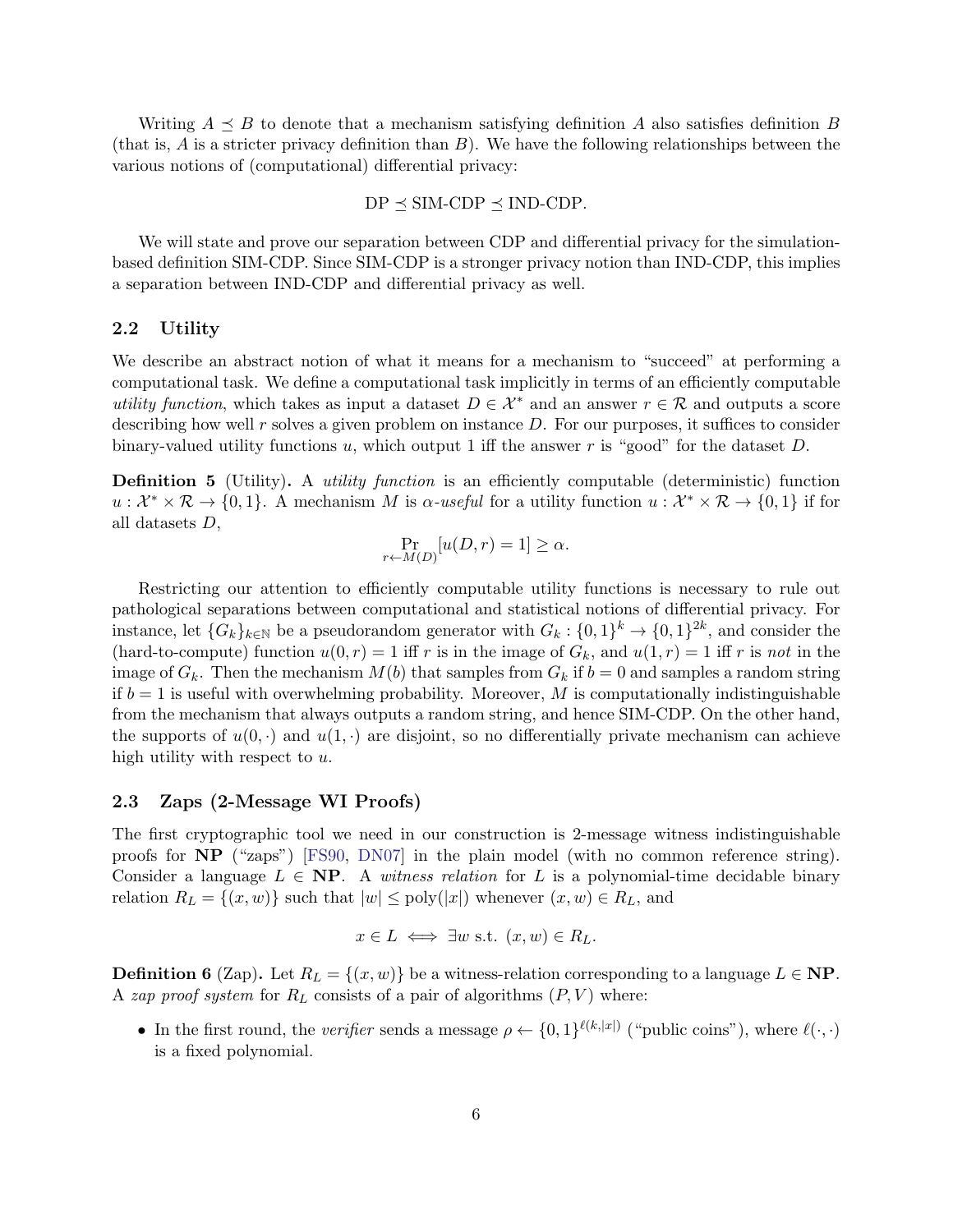- In the second round, the prover runs a PPT P that takes as input a pair  $(x, w)$  and verifier's first message  $\rho$  and outputs a proof  $\pi$ .
- The verifier runs an efficient, deterministic algorithm V that takes as input an instance  $x$ , a first-round message  $\rho$ , and proof  $\pi$ , and outputs a bit in  $\{0, 1\}$ .

The security requirements of the proof system are:

1. Perfect completeness. An honest prover who possesses a valid witness can always convince an honest verifier. Formally, for all  $x \in \{0,1\}^{\text{poly}(k)}$ ,  $(x, w) \in R_L$ , and  $\rho \in \{0,1\}^{\ell(k, |x|)}$ ,

$$
\Pr_{\pi \leftarrow P(1^k, x, w, \rho)} [V(1^k, x, \rho, \pi) = 1] = 1.
$$

2. STATISTICAL SOUNDNESS. With overwhelming probability over the choice of  $\rho$ , it is impossible to convince an honest verifier of the validity of a false statement. Formally, there exists a negligible function negl( $\cdot$ ) such that for all sufficiently large k and  $t = \text{poly}(k)$ , we have

$$
\Pr_{\rho \leftarrow \{0,1\}^{\ell(k,t)}}[\exists x \notin L \cap \{0,1\}^t, \pi \in \{0,1\}^* : V(1^k, x, \rho, \pi) = 1] \leq \text{negl}(k).
$$

3. WITNESS INDISTINGUISHABILITY. For every sequence  ${x_k}_{k\in\mathbb{N}}$  with  $|x_k| = \text{poly}(k)$ , every two sequences  $\{w_k^1\}_{k\in\mathbb{N}}$ ,  $\{w_k^2\}_{k\in\mathbb{N}}$  such that  $(x_k, w_k^1), (x_k, w_k^2) \in R_L$ , and every choice of the verifier's first message  $\rho$ , we have

$$
\{P(1^k, x_k, w_k^1, \rho)\}_{k \in \mathbb{N}} \stackrel{\text{c}}{\approx} \{P(1^k, x_k, w_k^2, \rho)\}_{k \in \mathbb{N}}.
$$

Namely, for every such pair of sequences, there exists a negligible function negl( $\cdot$ ) such that for all polynomial-time adversaries  $A$  and all sufficiently large  $k$ , we have

$$
|\Pr[A(1^k, P(1^k, x_k, w_k^1, \rho)) = 1] - \Pr[A(1^k, P(1^k, x_k, w_k^2, \rho)) = 1]| \leq \text{negl}(k).
$$

In our construction, we will need more fine-grained control over the security of our zap proof system. In particular, we need the proof system to be *extractable* by an adversary running in time  $2^{O(k)}$ , in that such an adversary can always reverse-engineer a valid proof  $\pi$  to find a witness w such that  $(x, w) \in R_L$ . It is important to note that we require the running time of the adversary to be exponential in the security parameter k, but otherwise independent of the statement size  $|x|$ .

<span id="page-6-0"></span>**Definition 7** (Extractable Zap). The algorithm triple  $(P, V, E)$  is an extractable zap proof system if  $(P, V)$  is a zap proof system and there exists an algorithm E running in time  $2^{\tilde{O}(k)}$  with the following property:

4. (EXPONENTIAL STATISTICAL) EXTRACTABILITY. There exists a negligible function  $negl(\cdot)$ such that for all  $x \in \{0,1\}^{\text{poly}(k)}$ :

$$
\Pr_{\rho \leftarrow \{0,1\}^{\ell(k,|x|)} } [\exists \pi \in \{0,1\}^*, w \in E(1^k, x, \rho, \pi) :(x, w) \notin R_L \ \wedge \ V(1^k, x, \rho, \pi) = 1] \leq \text{negl}(k).
$$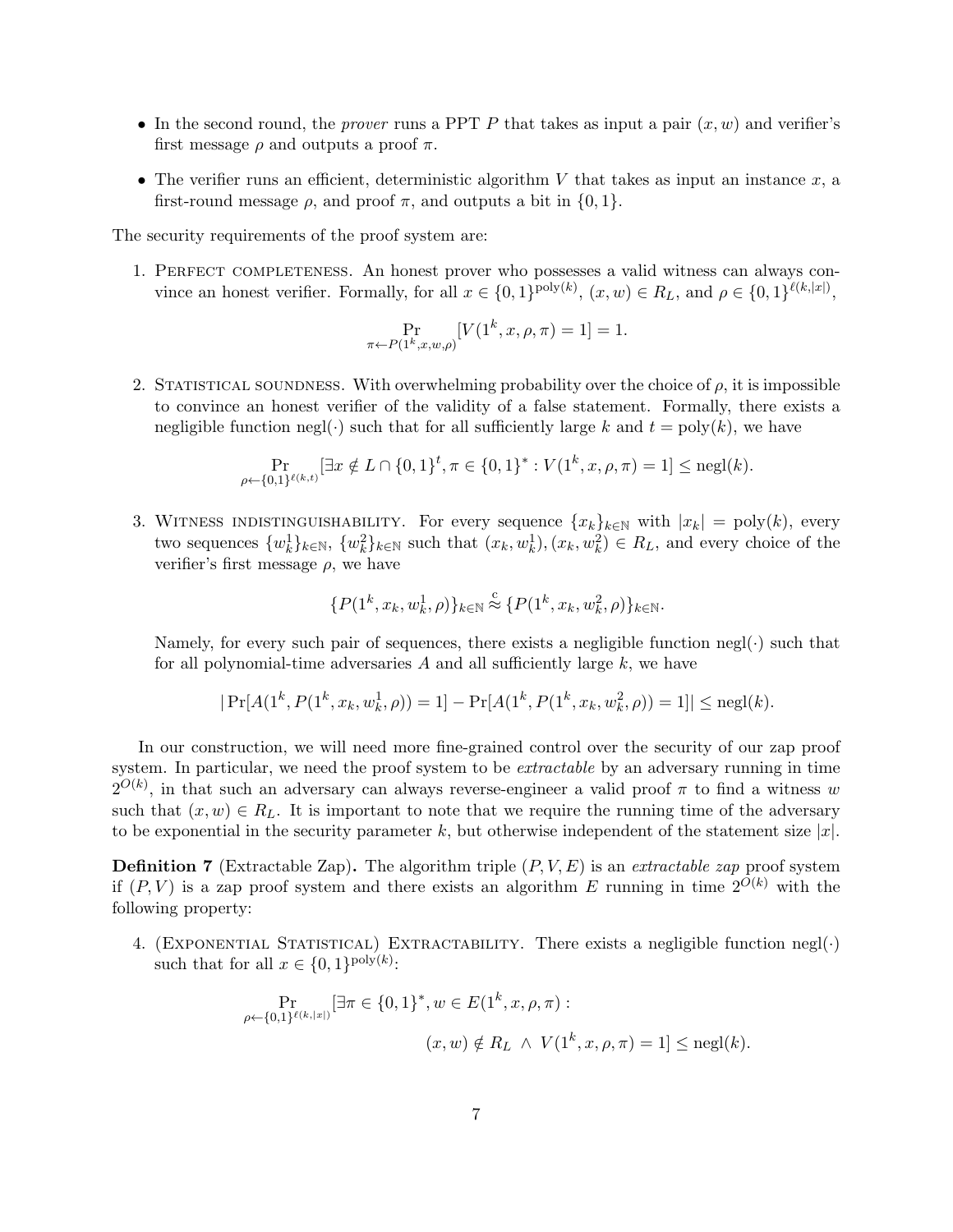While we do not know whether extractability is a generic property of zaps, it is preserved under Dwork and Naor's reduction to NIZKs in the common random string model. Namely, if we plug an extractable NIZK into Dwork and Naor's construction, we obtain an extractable zap.

**Theorem 8.** Every language in  $NP$  has an extractable zap proof system  $(P, V, E)$ , as defined in Definition [7,](#page-6-0) if there exists non-interactive zero-knowledge proofs of knowledge for  $NP$  [\[DN07\]](#page-19-6).

For completeness, we sketch Dwork and Naor's construction in Appendix [B](#page-22-0) and argue its extractability.

## 2.4 Digital Signatures

The other ingredient we need in our construction is sub-exponentially strongly unforgeable digital signature schemes. Here "strong unforgeability" [\[ADR02\]](#page-18-6) means that the adversary in the existential unforgeability game is allowed to forge a signature for a message it has queried before, as long as the signature is different than the one it received.

<span id="page-7-0"></span>**Definition 9** (Sub-exponentially strongly unforgeable digital signature scheme). Let  $c \in (0, 1)$  be a constant. A c-strongly unforgeable digital signature is a triple of PPT algorithms (Gen, Sign, Ver) where

- $(sk, vk) \leftarrow Gen(1^k)$ : The *generation algorithm* takes as input a security parameter k and generates a secret key and a verification key.
- $\sigma \leftarrow \text{Sign}(sk, m)$ : The *signing algorithm* signs a message  $m \in \{0, 1\}^*$  to produce a signature  $\sigma \in \{0,1\}^*.$
- $b \leftarrow \text{Ver}(vk, m, \sigma)$ : The (deterministic) verification algorithm outputs a bit to indicate whether the signature  $\sigma$  is a valid signature of m.

The algorithms have the following properties:

1. CORRECTNESS. For every message  $m \in \{0,1\}^*,$ 

Pr  $(sk, vk) \leftarrow$ Gen $(1^k)$  $\sigma \leftarrow \text{Sign}(sk,m)$  $[\text{Ver}(vk, m, \sigma) = 1] = 1.$ 

2. EXISTENTIAL UNFORGEABILITY. There exists a negligible function negl( $\cdot$ ) such that for all adversaries A running in time  $2^{k^c}$ ,

$$
\Pr_{\substack{(sk, vk) \leftarrow \text{Gen}(1^k) \\ (m,\sigma) \leftarrow A^{\text{Sign}(sk,\cdot)}(vk)}} [\text{Ver}(m,\sigma) = 1 \text{ and } (m,\sigma) \notin Q] < \text{negl}(k)
$$

where  $Q$  is the set of messages-signature pairs obtained through  $A$ 's use of the signing oracle.

**Theorem 10.** If sub-exponentially secure one-way functions exist, then there is a constant  $c \in (0,1)$ such that a c-strongly unforgeable digital signature scheme exists.

The reduction from a one-way function to digital signature [\[NY89,](#page-20-6) [Rom90,](#page-20-7) [KK05,](#page-20-8) [Gol04\]](#page-20-9) can be applied when both schemes are secure against sub-exponential time adversaries.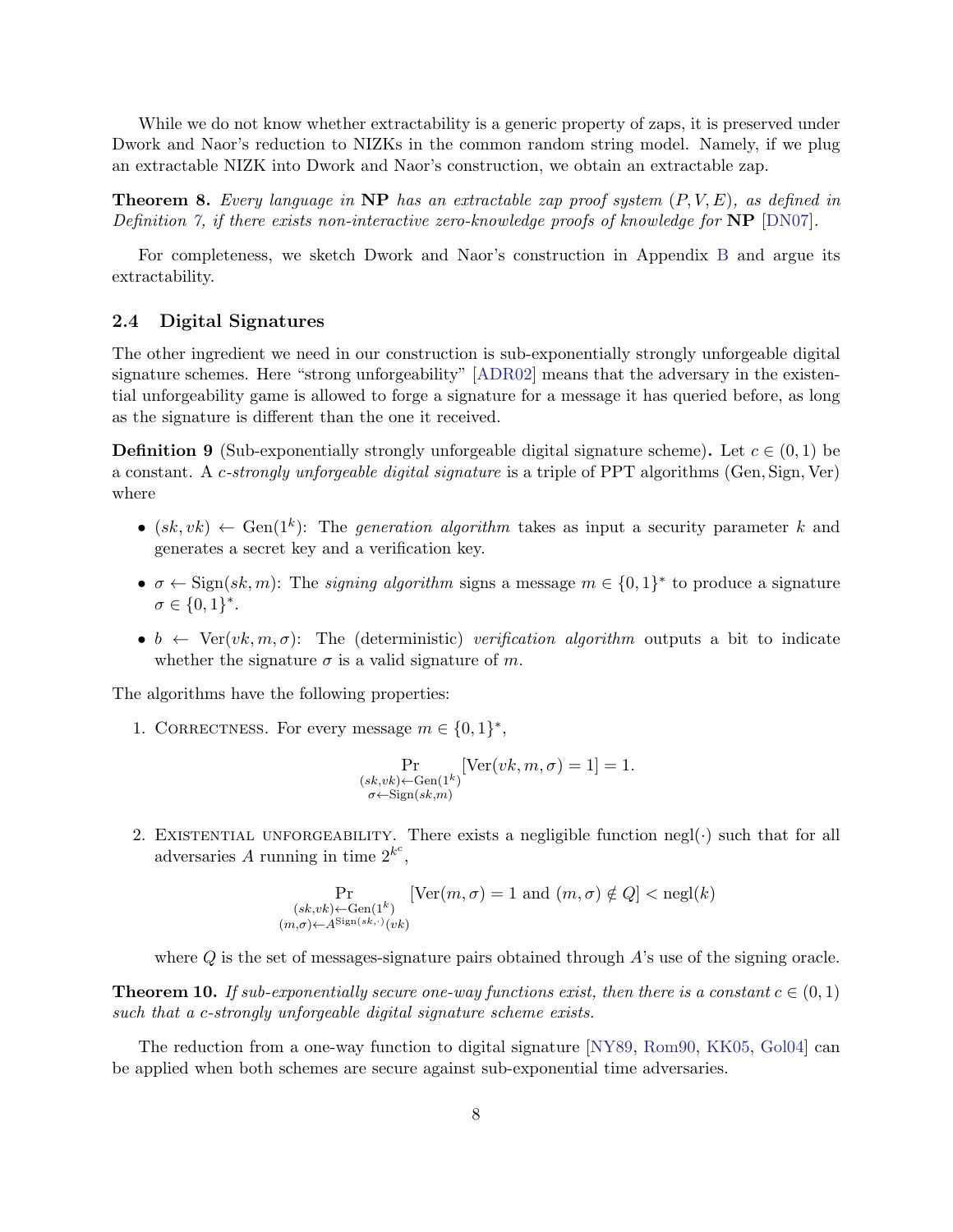## 3 Separating CDP and Differential Privacy

In this section, we define a computational problem in the client-server model that can be efficiently solved with CDP, but not with statistical differential privacy. That is, we define a utility function  $u$  for which there exists a CDP mechanism achieving high utility. On the other hand, any efficient differentially private algorithm can only have negligible utility.

Theorem 11 (Main). Assume the existence of sub-exponentially secure one-way functions and extractable zaps for NP. Then there exists a sequence of data universes  $\{\mathcal{X}_k\}_{k\in\mathbb{N}}$ , range spaces  $\{\mathcal{R}_k\}_{k\in\mathbb{N}}$  and an (efficiently computable) utility function  $u_k: \mathcal{X}_k^* \times \mathcal{R}_k \to \{0,1\}$  such that

1. There exists a polynomial p such that for any  $\varepsilon_k, \beta_k > 0$  there exists a polynomial-time  $\varepsilon_k$ -PURE-SIM-CDP mechanism  $\{M_k^{\text{CDP}}\}_{k\in\mathbb{N}}$  and an (inefficient)  $\varepsilon_k$ -PURE-DP mechanism  ${M_k^{\text{unb}}}_{k \in \mathbb{N}}$  such that for every  $n \geq p(k, 1/\varepsilon_k, \log(1/\beta_k))$  and dataset  $D \in \mathcal{X}_k^n$ , we have

 $Pr[u_k(D, M^{\text{CDP}}(D)) = 1] \ge 1 - \beta_k$  and  $Pr[u_k(D, M^{\text{unb}}(D)) = 1] \ge 1 - \beta_k$ 

2. For every  $\varepsilon_k \leq O(\log k)$ ,  $\alpha_k = 1/\text{poly}(k)$ ,  $n = \text{poly}(k)$ , and efficient  $(\varepsilon_k, \delta = 1/n^2)$ . differentially private mechanism  $\{M'_k\}_{k\in\mathbb{N}}$ , there exists a dataset  $D \in \mathcal{X}_k^n$  such that

$$
Pr[u(D, M'(D)) = 1] \le \alpha_k \text{ for sufficient large } k.
$$

Remark 12. We can only hope to separate SIM-CDP and differential privacy by designing a task that is infeasible with differential privacy but not impossible. By the definition of (PURE- )SIM-CDP for a mechanism  $\{M_k\}_{k\in\mathbb{N}}$ , there exists an  $\varepsilon_k$ -(PURE-)DP mechanism  $\{M'_k\}_{k\in\mathbb{N}}$  that is computationally indistinguishable from  $\{M_k\}_{k\in\mathbb{N}}$ . But if for every differentially private  $\{M'_k\}_{k\in\mathbb{N}}$ , there were a dataset  $D_k \in \mathcal{X}_k^n$  such that  $Pr[u_k(D_k, M'_k(D_k)) = 1] \le Pr[u_k(D_k, M_k(D_k)) = 1]$  - $1/\text{poly}(k)$ , then the utility function  $u_k(D_k, \cdot)$  would itself serve as a distinguisher between  $\{M'_k\}_{k\in\mathbb{N}}$ and  $\{M_k\}_{k\in\mathbb{N}}$ .

### 3.1 Construction

Let (Gen, Sign, Ver) be a c-strongly unforgeable secure digital signature scheme with parameter  $c > 0$  as in Definition [9.](#page-7-0) After fixing c, we define for each  $k \in \mathbb{N}$  a reduced security parameter  $k_c = k^{c/2}$ . We will use  $k_c$  as the security parameter for an extractable zap proof system  $(P, V, E)$ . Since k and  $k_c$  are polynomially related, a negligible function in k is negligible in  $k_c$  and vice versa.

Given a security parameter  $k \in \mathbb{N}$ , define the following sets of bit strings:

**Verification Key Space:**  $\mathcal{K}_k = \{0, 1\}^{\ell_1}$  where  $\ell_1 = |vk|$  for  $(sk, vk) \leftarrow \text{Gen}(1^k)$ ,

 $\textbf{Message Space: } \mathcal{M}_k = \{0, 1\}^k,$ 

**Signature Space:**  $S_k = \{0,1\}^{\ell_2}$  where  $\ell_2 = |\sigma|$  for  $\sigma \leftarrow \text{Sign}(sk, m)$  with  $m \in \mathcal{M}_k$ ,

**Public Coins Space:**  $\mathcal{P}_k = \{0, 1\}^{\ell_3}$  where  $\ell_3 = \text{poly}(\ell_1)$  is the length of first-round zap messages used to prove statements from  $\mathcal{K}_k$  under security parameter  $k_c$ ,

Data Universe:  $\mathcal{X}_k = \mathcal{K}_k \times \mathcal{M}_k \times \mathcal{S}_k \times \mathcal{P}_k$ .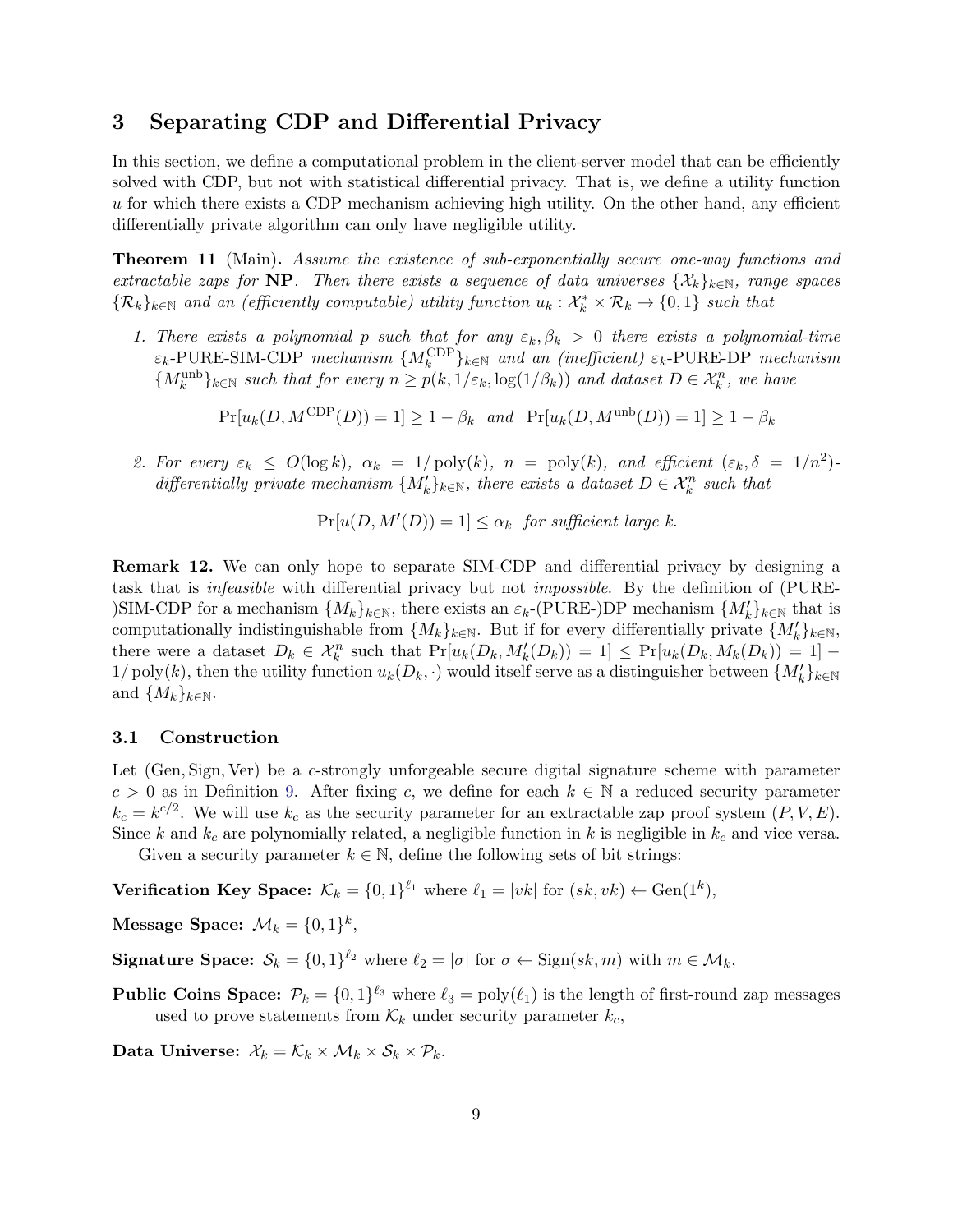That is, similarly to one the hardness results of  $[DNR^+09]$  $[DNR^+09]$ , we consider datasets D that contain n rows of the form  $x_1 = (vk_1, m_1, \sigma_1, \rho_1), \ldots, x_n = (vk_n, m_n, \sigma_n, \rho_n)$  each corresponding to a verification key, message, and signature from the digital signature scheme, and to a zap verifier's public coin tosses.

Let  $L \in \mathbf{NP}$  be the language

$$
vk \in (L \cap \mathcal{K}_k) \iff \exists (m, \sigma) \in \mathcal{M}_k \times \mathcal{S}_k \text{ s.t. } \text{Ver}(vk, m, \sigma) = 1
$$

which has the natural witness relation

$$
R_L = \bigcup_k \{ (vk, (m, \sigma)) \in \mathcal{K}_k \times (\mathcal{M}_k \times \mathcal{S}_k) : \text{Ver}(vk, m, \sigma) = 1 \}.
$$

Define

**Proof Space:**  $\Pi_k = \{0,1\}^{\ell_4}$  where  $\ell_4 = |\pi|$  for  $\pi \leftarrow P(1^{k_c}, vk, (m, \sigma), \rho)$  for  $vk \in (L \cap \mathcal{K}_k)$  with witness  $(m, \sigma) \in \mathcal{M}_k \times \mathcal{S}_k$  and public coins  $\rho \in \mathcal{P}_k$ , and

Output Space:  $\mathcal{R}_k = \mathcal{K}_k \times \mathcal{P}_k \times \Pi_k$ .

**Definition of Utility Function**  $u$ **.** We now specify our computational task of interest via a utility function  $u: \mathcal{X}_k^n \times \mathcal{R}_k \to \{0, 1\}$ . For any string  $vk \in \mathcal{K}_k$  and  $D = ((vk_1, m_1, \sigma_1, \rho_1), \cdots, (vk_n, m_n, \sigma_n, \rho_n)) \in$  $\mathcal{X}_k^n$  define an auxiliary function

$$
f_{vk,\rho}(D) = #\{i \in [n] : vk_i = vk \land \rho_i = \rho \land \text{Ver}(vk, m_i, \sigma_i) = 1\}.
$$

That is,  $f_{vk,\rho}$  is the number of elements of the dataset D with verification key equal to vk and public coin string equal to  $\rho$  for which  $(m_i, \sigma_i)$  is a valid message-signature pair under vk. We now define  $u(D,(vk,\rho,\pi))=1$  iff

$$
f_{vk,\rho}(D) \ge 9n/10 \quad \wedge \quad V(1^{k_c}, vk, \rho, \pi) = 1
$$
  
or  

$$
f_{vk',\rho'}(D) < 9n/10 \quad \text{for all } vk' \in \mathcal{K}_k \text{ and } \rho' \in \mathcal{P}_k.
$$

That is, the utility function  $u$  is satisfied if either 1) many entries of  $D$  contain valid messagesignature pairs under the same verification key vk with the same public coin string  $\rho$  and  $\pi$  is a valid proof for statement vk using  $\rho$ , or 2) it is not the case that many entries of D contain valid message-signature pairs under the same verification key, with the same public coin string (in which case any response  $(vk, \rho, \pi)$  is acceptable).

### 3.2 An Inefficient Differentially Private Algorithm

We begin by showing that there is an inefficient differentially private mechanism that achieves high utility under u.

<span id="page-9-0"></span>**Proposition 13.** Let  $k \in \mathbb{N}$ . For every  $\varepsilon > 0$ , there exists an  $(\varepsilon, 0)$ -differentially private algorithm  $M_k^{\text{unb}}$  :  $\mathcal{X}_k^n$   $\to$   $\mathcal{R}_k$  such that, for every  $\beta > 0$ , every  $n \geq \frac{10}{\varepsilon}$  $\frac{10}{\varepsilon} \log(2 \cdot |\mathcal{K}_k| \cdot |\mathcal{P}_k|/\beta)) =$  $\text{poly}(1/\varepsilon, \log(1/\beta), k)$  and  $D \in (\mathcal{K}_k \times \mathcal{M}_k \times \mathcal{S}_k \times \mathcal{P}_k)^n$ ,

$$
\Pr_{(vk,\rho,\pi) \leftarrow M_k^{\text{unb}}(D)}[u(D,(vk,\rho,\pi)) = 1] \ge 1 - \beta
$$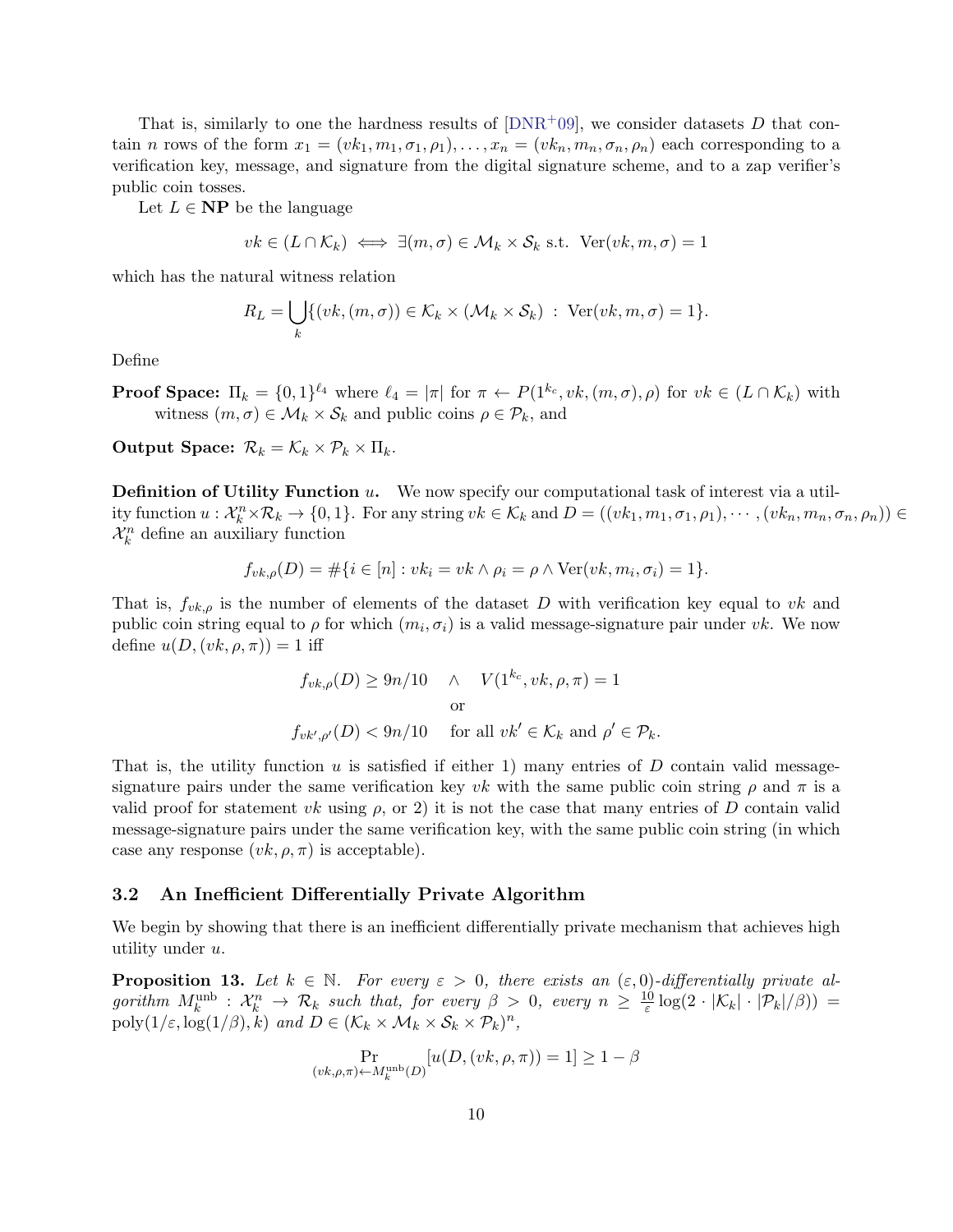**Remark 14.** While the mechanism  $M^{\text{unb}}$  considered here is only accurate for  $n \geq \Omega(\log |\mathcal{P}_k|)$ , it is also possible to use "stability techniques" [\[DL09,](#page-19-7) [TS13\]](#page-20-10) to design an  $(\varepsilon, \delta)$ -differentially private mechanism that achieves high utility for  $n \geq O(\log(1/\delta)/\varepsilon)$  for  $\delta > 0$ . We choose to provide a "pure"  $\varepsilon$ -differentially private algorithm here to make our separation more dramatic: Both the inefficient differentially private mechanism and the efficient SIM-CDP mechanism achieve pure  $(\varepsilon, 0)$ -privacy, whereas no efficient mechanism can even achieve  $(\varepsilon, \delta)$ -differential privacy with  $\delta > 0$ .

Our algorithm relies on standard differentially private techniques for identifying frequently occurring elements in a dataset.

**Report Noisy Max.** Consider a data universe X. A predicate  $q : \mathcal{X} \to \{0, 1\}$  defines a counting query over the set of datasets  $\mathcal{X}^n$  as follows: For  $D = (x_1, \ldots, x_n) \in \mathcal{X}^n$ , we abuse notation by defining  $q(D) = \sum_{i=1}^{n} q(x_i)$ . We further say that a collection of counting queries Q is disjoint if, whenever  $q(x) = 1$  for some  $q \in Q$  and  $x \in \mathcal{X}$ , we have  $q'(x) = 0$  for every other  $q' \neq q$  in Q. (Thus, disjoint counting queries slightly generalize *point functions*, which are each supported on exactly one element of the domain  $\mathcal{X}$ .)

The "Report Noisy Max" algorithm [\[DR14\]](#page-19-8), combined with observations of [\[BV16\]](#page-18-7), can efficiently and privately identify which of a set of disjoint counting queries is (approximately) the largest on a dataset  $D$ , and release its identity along with the corresponding noisy count. We sketch the proof of the following proposition in Appendix [A.](#page-21-0)

<span id="page-10-0"></span>Proposition 15 (Report Noisy Max). Let Q be a set of efficiently computable and sampleable disjoint counting queries over a domain X. Further suppose that for every  $x \in \mathcal{X}$ , the query  $q \in Q$ for which  $q(x) = 1$  (if one exists) can be identified efficiently. For every  $n \in \mathbb{N}$  and  $\varepsilon > 0$  there is an mechanism  $F: \mathcal{X}^n \to \mathcal{X} \times \mathbb{R}$  such that

- 1. F runs in time  $\text{poly}(n, \log |\mathcal{X}|, \log |Q|, 1/\varepsilon)$ .
- 2. F is  $\varepsilon$ -differentially private.
- 3. For every dataset  $D \in \mathcal{X}^n$ , let  $q_{\text{OPT}} = \text{argmax}_{q \in Q} q(D)$  and  $\text{OPT} = q_{\text{OPT}}(D)$ . Let  $\beta > 0$ . Then with probability at least  $1 - \beta$ , the algorithm F outputs a solution  $(\hat{q}, a)$  such that  $a \geq \hat{q}(D) - \gamma/2$  where  $\gamma = \frac{8}{5}$  $\frac{8}{\varepsilon} \cdot (\log |Q| + \log(1/\beta))$ . Moreover, if  $\text{OPT} - \gamma > \max_{q \neq q_{\text{OPT}}} q(D)$ , then  $\hat{q} = \argmax_{q \in Q} q(D)$ .

We are now ready to describe our unbounded algorithm  $M_k^{\text{unb}}$  as Algorithm [1.](#page-11-0) We prove Proposition [13](#page-9-0) via the following two claims, capturing the privacy and utility guarantees of  $M_k^{\text{unb}}$ , respectively.

**Claim 16.** The algorithm  $M_k^{\text{unb}}$  is  $\varepsilon$ -differentially private.

*Proof.* The algorithm  $M_k^{\text{unb}}$  accesses its input dataset D only through the  $\varepsilon$ -differentially private Report Noisy Max algorithm (Proposition [15\)](#page-10-0). Hence, by the closure of differential privacy under post-processing,  $M_k^{\text{unb}}$  is also  $\varepsilon$ -differentially private.  $\Box$ 

<span id="page-10-1"></span>**Claim 17.** The algorithm  $M_k^{\text{unb}}$  is  $(1-\beta)$ -useful for any number of rows  $n \geq \frac{20}{\varepsilon}$  $\frac{20}{\varepsilon}\log(|\mathcal{K}_k|\cdot|\mathcal{P}_k|/\beta)).$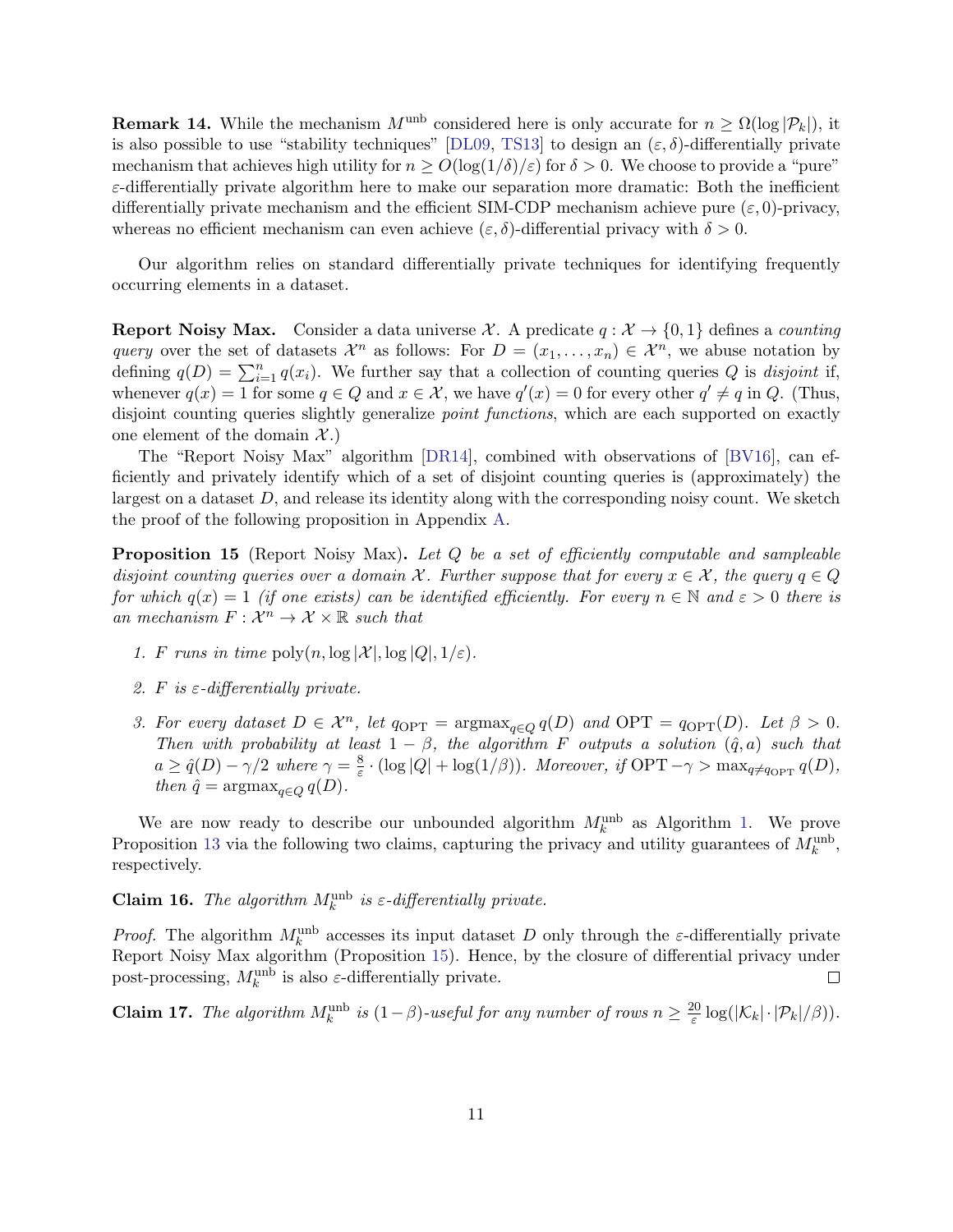## <span id="page-11-0"></span>Algorithm 1  $M_k^{\rm{unb}}$

**Input:** Dataset  $D \in (\mathcal{K}_k \times \mathcal{M}_k \times \mathcal{S}_k \times \mathcal{P}_k)^n$ **Output:** Triple  $(vk, \rho, \pi) \in \mathcal{K}_k \times \mathcal{P}_k \times \Pi_k$ 

- 1. Run the Report Noisy Max algorithm on D with privacy parameter  $\varepsilon$  using the set of disjoint counting queries  $\{f_{vk,\rho}: vk \in \mathcal{K}_k, \rho \in \mathcal{P}_k\}$ , obtaining an answer  $((vk,\rho),a)$ .
- 2. If  $a < 7n/10$ , output  $(\perp, \perp, \perp)$  and halt. Otherwise:
- 3. Choose the lexicographically first  $(m^*, \sigma^*) \in M_k \times S_k$  such that  $\text{Ver}(vk, m^*, \sigma^*) = 1$  (If no such pair exists, output  $(\perp, \perp, \perp)$  and halt)
- 4. Let  $\pi = P(1^{k_c}, v k, (m^*, \sigma^*), \rho)$ , and output  $(v k, \rho, \pi)$ .

*Proof.* If  $f_{vk,o}(D) < 9n/10$  for every vk and  $\rho$ , then the utility of the mechanism is always 1. Therefore, it suffices to consider the case when there exist  $vk, \rho$  for which  $f_{vk,\rho}(D) \geq 9n/10$ . When such vk and  $\rho$  exist, observe that we have  $f_{vk',\rho'}(D) \leq n/10$  for every other pair  $(vk', \rho') \neq (vk, \rho)$ . Thus, as long as

$$
\frac{9n}{10} - \frac{n}{10} > \frac{8}{\varepsilon} \cdot (\log(|\mathcal{K}_k| \cdot |\mathcal{P}_k|) + \log(1/\beta)),
$$

the Report Noisy Max algorithm successfully identifies the correct  $vk, \rho$  in Step 1 with probability all but  $\beta$  (Proposition [15\)](#page-10-0). Moreover, the reported value a is at least 7n/10. By the perfect completeness of the zap proof system, the algorithm produces a useful triple  $(vk, \rho, \pi)$  in Step 4. Thus, the mechanism as a whole is  $(1 - \beta)$ -useful.  $\Box$ 

## 3.3 A SIM-CDP Algorithm

We define a PPT algorithm  $M_k^{\text{CDP}}$  in Algorithm [2,](#page-11-1) which we argue is an efficient, SIM-CDP algorithm achieving high utility with respect to u.

<span id="page-11-1"></span>Algorithm 2  $M_k^{\mathrm{CDP}}$ 

**Input:** Dataset  $D \in (\mathcal{K}_k \times \mathcal{M}_k \times \mathcal{S}_k \times \mathcal{P}_k)^n$ **Output:** Triple  $(vk, \rho, \pi) \in \mathcal{K}_k \times \mathcal{P}_k \times \Pi_k$ 

- 1. Run the Report Noisy Max algorithm on D with privacy parameter  $\varepsilon$  using the set of disjoint counting queries  $\{f_{vk,\rho}: vk \in \mathcal{K}_k, \rho \in \mathcal{P}_k\}$ , obtaining an answer  $((vk,\rho),a)$ .
- 2. If  $a < 7n/10$ , output  $(\perp, \perp, \perp)$  and halt. Otherwise:
- 3. Select the first  $(vk_i = vk, m_i, \sigma_i) \in D$  such that  $Ver(vk, m_i, \sigma_i) = 1$  (If there is no such pair in the dataset, output  $(\perp, \perp, \perp)$  and halt).
- 4. Let  $\pi = P(1^{k_c}, v k, (m_i, \sigma_i), \rho)$ , and output  $(v k, \rho, \pi)$ .

The only difference between  $M_k^{\text{CDP}}$  and the inefficient algorithm  $M_k^{\text{unb}}$  occurs in Step 3, where we have replaced the inefficient process of finding a canonical message-signature pair  $(m^*, \sigma^*)$  with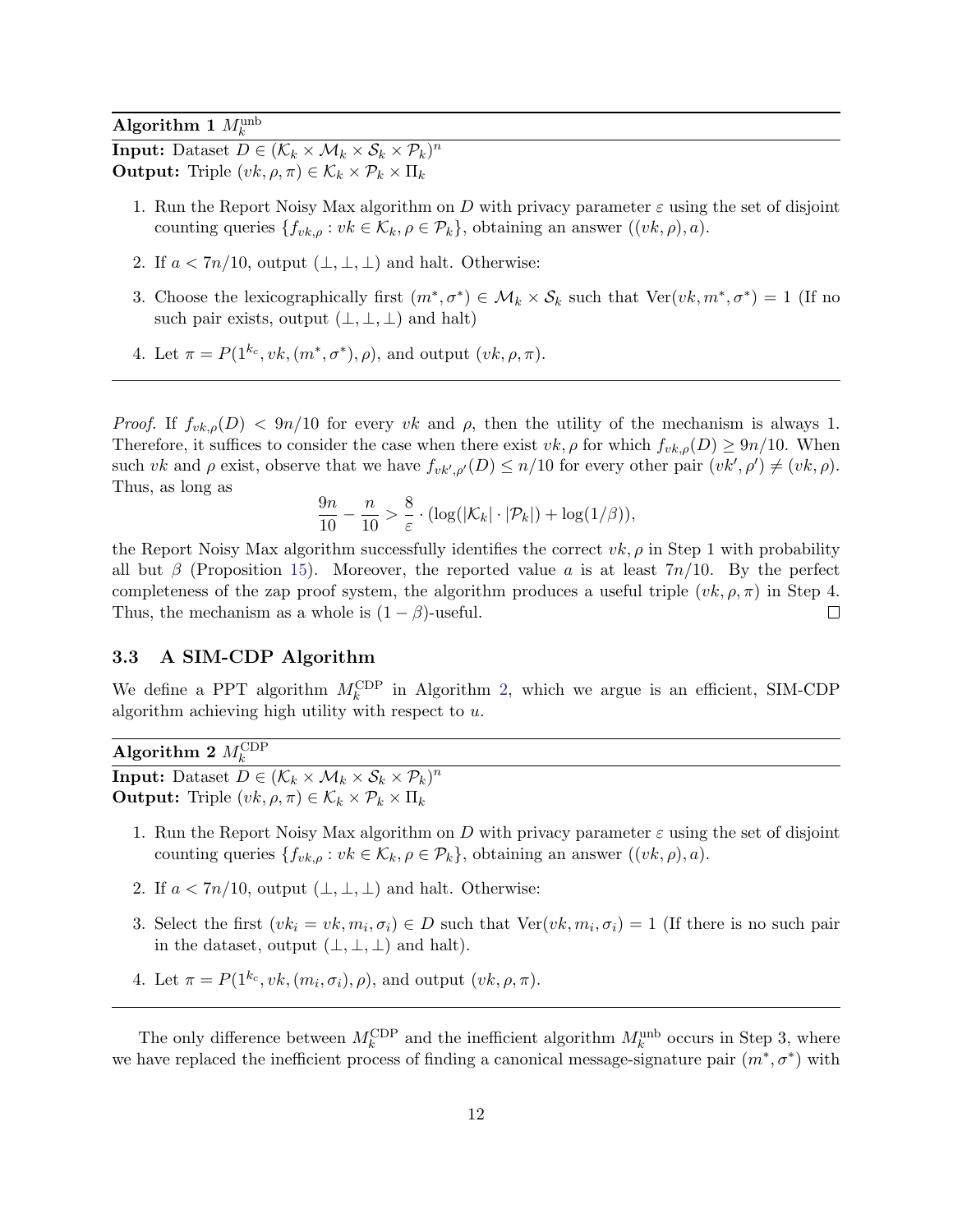selecting a message-signature pair  $(m_i, \sigma_i)$  in the dataset. Since all the other steps (Report Noisy Max and the zap prover's algorithm) are efficient,  $M_k^{\text{CDP}}$  runs in polynomial time. However, this change renders  $M_k^{\text{CDP}}$  statistically non-differentially private, since a (computationally unbounded) adversary could reverse engineer the proof  $\pi$  produced in Step 4 to recover the pair  $(m_i, \sigma_i)$  contained in the dataset. On the other hand, the witness indistinguishability of the proof system implies that  $M_k^{\text{CDP}}$  is nevertheless computationally differentially private:

**Claim 18.** The algorithm  $M_k^{\text{CDP}}$  is  $\varepsilon$ -SIM-CDP provided that  $n \geq (20/\varepsilon) \cdot (k + \log |\mathcal{K}_k| + \log |\mathcal{P}_k|)$  =  $poly(k, 1/\varepsilon)$ .

*Proof.* Indeed, we will show that  $M'_k = M_k^{\text{unb}}$  is secure as the simulator for  $M_k = M_k^{\text{CDP}}$ . That is, we will show that for any  $\text{poly}(k)$ -size adversary A, that

$$
\Pr[A(M_k^{\text{CDP}}(D)) = 1] - \Pr[A(M_k^{\text{unb}}(D)) = 1] \le \text{negl}(k).
$$

First observe that by definition, the first two steps of the mechanisms are identical. Now define, for either mechanism  $M_k^{\text{unb}}$  or  $M_k^{\text{CDP}}$ , a "bad" event B where the mechanism in Step 1 produces a pair  $((vk, \rho), a)$  for which  $f_{vk,\rho}(D) = 0$ , but does not output  $(\bot, \bot, \bot)$  in Step 2. For either mechanism, the probability of the bad event B is negl(k), as long as  $n \geq (20/\varepsilon) \cdot (k + \log(|\mathcal{K}_k| \cdot |\mathcal{P}_k|))$ . This follows from the utility guarantee of the Report Noisy Max algorithm (Proposition [15\)](#page-10-0), setting  $\beta = 2^{-k}$ .

Thus, it suffices to show that for any fixing of the coins of both mechanisms in Steps 1 and 2 in which B does not occur, that the mechanisms  $M_k^{\text{CDP}}(D)$  and  $M_k^{\text{unb}}(D)$  are indistinguishable. There are now two cases to consider based on the coin tosses in Steps 1 and 2:

Case 1: Both mechanisms output  $(\perp, \perp, \perp)$  in Step 2. In this case,

$$
Pr[A(M_k^{\text{CDP}}(D)) = 1] = Pr[A(\perp, \perp, \perp) = 1] = Pr[A(M_k^{\text{unb}}(D)) = 1],
$$

and the mechanisms are perfectly indistinguishable.

Case 2: Step 1 produced a pair  $((vk, \rho), a)$  for which  $f_{vk,\rho}(D) > 0$ . In this case, we reduce to the indistinguishability of the zap proof system. Let  $(vk_i = vk, m_i, \sigma_i)$  be the first entry of D for which  $\text{Ver}(vk, m_i, \sigma_i) = 1$ , and let  $(m^*, \sigma^*)$  be the lexicographically first message-signature pair with  $\text{Ver}(vk, m^*, \sigma^*) = 1$ . The proofs we are going to distinguish are  $\pi_{\text{CDP}} \leftarrow P(1^{k_c}, vk, (m_i, \sigma_i), \rho)$ and  $\pi_{\text{unb}} \leftarrow P(1^{k_c}, vk, (m^*, \sigma^*), \rho)$ . Let  $A^{\text{zap}}(1^{k_c}, \rho, \pi) = A(vk, \rho, \pi)$ . Then we have

$$
Pr[A(M_k^{\text{CDP}}(D)) = 1] = Pr[A^{\text{zap}}(1^{k_c}, \rho, \pi_{\text{CDP}}) = 1]
$$

and

$$
Pr[A(M_k^{\text{unb}}(D)) = 1] = Pr[A^{\text{zap}}(1^{k_c}, \rho, \pi_{\text{unb}}) = 1].
$$

Thus, indistinguishability of  $M_k^{\text{CDP}}(D)$  and  $M_k^{\text{unb}}(D)$  follows from the witness indistinguishability of the zap proof system.

 $\Box$ 

The proof of Claim [17](#page-10-1) also shows that  $M_k$  is useful for u.

**Claim 19.** The algorithm  $M_k^{\text{CDP}}$  is  $(1-\beta)$ -useful for any number of rows  $n \geq \frac{20}{\varepsilon}$  $\frac{20}{\varepsilon}\log(2\cdot|\mathcal{K}_k|\cdot|\mathcal{P}_k|/\beta)).$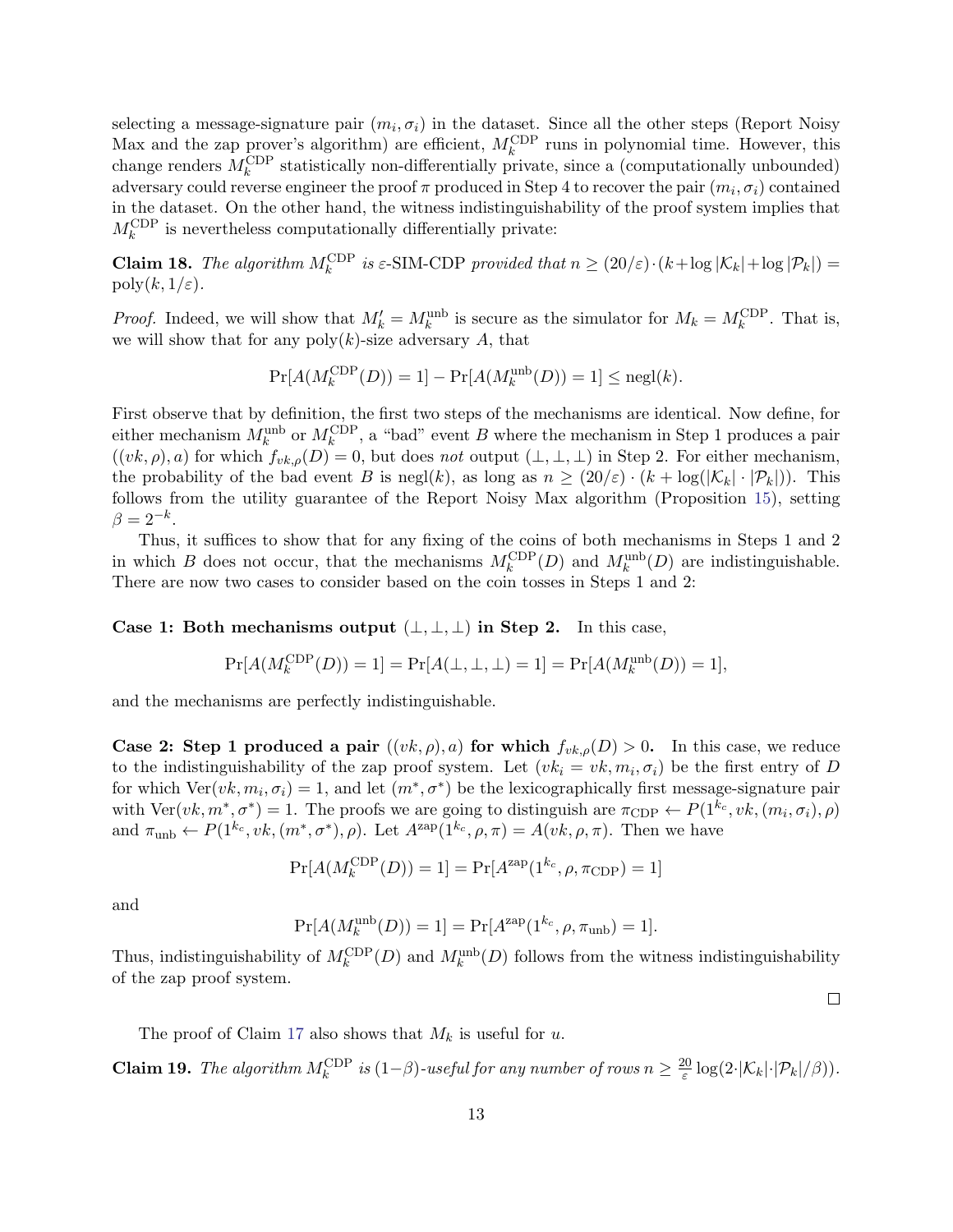### 3.4 Infeasibility of Differential Privacy

We now show that any efficient algorithm achieving high utility cannot be differentially private. In fact, like many prior hardness results, we provide an attack A that does more than violate differential privacy. Specifically we exhibit a distribution on datasets such that, given any useful answer produced by an efficient mechanism, A can with high probability recover a row of the input dataset. Following  $[DNR^+09]$  $[DNR^+09]$ , we work with the following notion of a re-identifiable dataset distribution.

**Definition 20** (Re-identifiable Dataset Distribution). Let  $u : \mathcal{X}^n \times \mathcal{R} \to \{0,1\}$  be a utility function. Let  $\{\mathcal{D}_k\}_{k\in\mathbb{N}}$  be an ensemble of distributions over  $(D_0, z) \in \mathcal{X}^{n(k)+1} \times \{0, 1\}^{\text{poly}(k)}$  for  $n(k) =$ poly(k). (Think of  $D_0$  as a dataset on  $n + 1$  rows, and z as a string of auxiliary information about  $D_0$ ). Let  $(D, D', i, z) \leftarrow \tilde{\mathcal{D}}_k$  denote a sample from the following experiment: Sample  $(D_0 =$  $(x_1, \ldots, x_{n+1}), z) \leftarrow \mathcal{D}_k$  and  $i \in [n]$  uniformly at random. Let  $D \in \mathcal{X}^n$  consist of the first n rows of  $D_0$ , and let D' be the dataset obtained by replacing  $x_i$  in D with  $x_{n+1}$ .

We say the ensemble  $\{\mathcal{D}_k\}_{k\in\mathbb{N}}$  is a *re-identifiable dataset distribution with respect to u* if there exists a (possibly inefficient) adversary A and a negligible function negl( $\cdot$ ) such that for all polynomialtime mechanisms  $M_k$ ,

1. Whenever  $M_k$  is useful, A recovers a row of D from  $M_k(D)$ . That is, for any PPT  $M_k$ :

$$
\Pr_{\substack{(D, D', i, z) \leftarrow \tilde{\mathcal{D}}_k \\ r \leftarrow M_k(D)}} [u(D, r) = 1 \ \land \ A(r, z) \notin D] \leq \text{negl}(k).
$$

2. A cannot recover the row  $x_i$  not contained in  $D'$  from  $M_k(D')$ . That is, for any algorithm  $M_k$ :

$$
\Pr_{\substack{(D, D', i, z) \leftarrow \tilde{\mathcal{D}}_k \\ r \leftarrow M_k(D')}} [A(r, z) = x_i] \leq \text{negl}(k),
$$

where  $x_i$  is the *i*-th row of  $D$ .

**Proposition 21** ([\[DNR](#page-19-3)+09]). If a distribution ensemble  $\{\mathcal{D}_k\}_{k\in\mathbb{N}}$  on datasets of size  $n(k)$  is reidentifiable with respect to a utility function u, then for every  $\gamma > 0$  and  $\alpha(k)$  with  $\min{\alpha, (1 - k)}$  $(8\alpha)/8n^{1+\gamma}$   $\geq$  negl(k), there is no polynomial-time  $(\varepsilon = \gamma \log(n), \delta = (1-8\alpha)/2n^{1+\gamma})$ -differentially private mechanism  $\{M_k\}_{k\in\mathbb{N}}$  that is  $\alpha$ -useful for u.

In particular, for every  $\varepsilon = O(\log k)$ ,  $\alpha = 1/\text{poly}(k)$ , there is no polynomial-time  $(\varepsilon, 1/n^2)$ differentially private and  $\alpha$ -useful mechanism for u.

**Construction of a Re-identifiable Dataset Distribution.** For  $k \in \mathbb{N}$ , recall that the digital signature scheme induces a choice of verification key space  $\mathcal{K}_k$ , message space  $\mathcal{M}_k$ , and signature space  $S_k$ , each on poly(k)-bit strings. Let  $n = \text{poly}(k)$ . Define a distribution  $\{\mathcal{D}_k\}_{k\in\mathbb{N}}$  as follows. To sample  $(D_0, z)$  from  $\mathcal{D}_k$ , first sample a key pair  $(sk, vk) \leftarrow Gen(1^k)$ . Sample messages  $m_1, \ldots, m_{n+1} \leftarrow M_k$  uniformly at random. Then let  $\sigma_i \leftarrow \text{Sign}(sk, m_i)$  for each  $i = 1, \ldots, n+1$ . Let the dataset  $D_0 = (x_1, \ldots, x_{n+1})$  where  $x_i = (vk, m_i, \sigma_i, \rho)$ , and set the auxiliary string  $z = (vk, \rho)$ .

**Proposition 22.** The distribution  $\{\mathcal{D}_k\}_{k\in\mathbb{N}}$  defined above is re-identifiable with respect to the utility function u.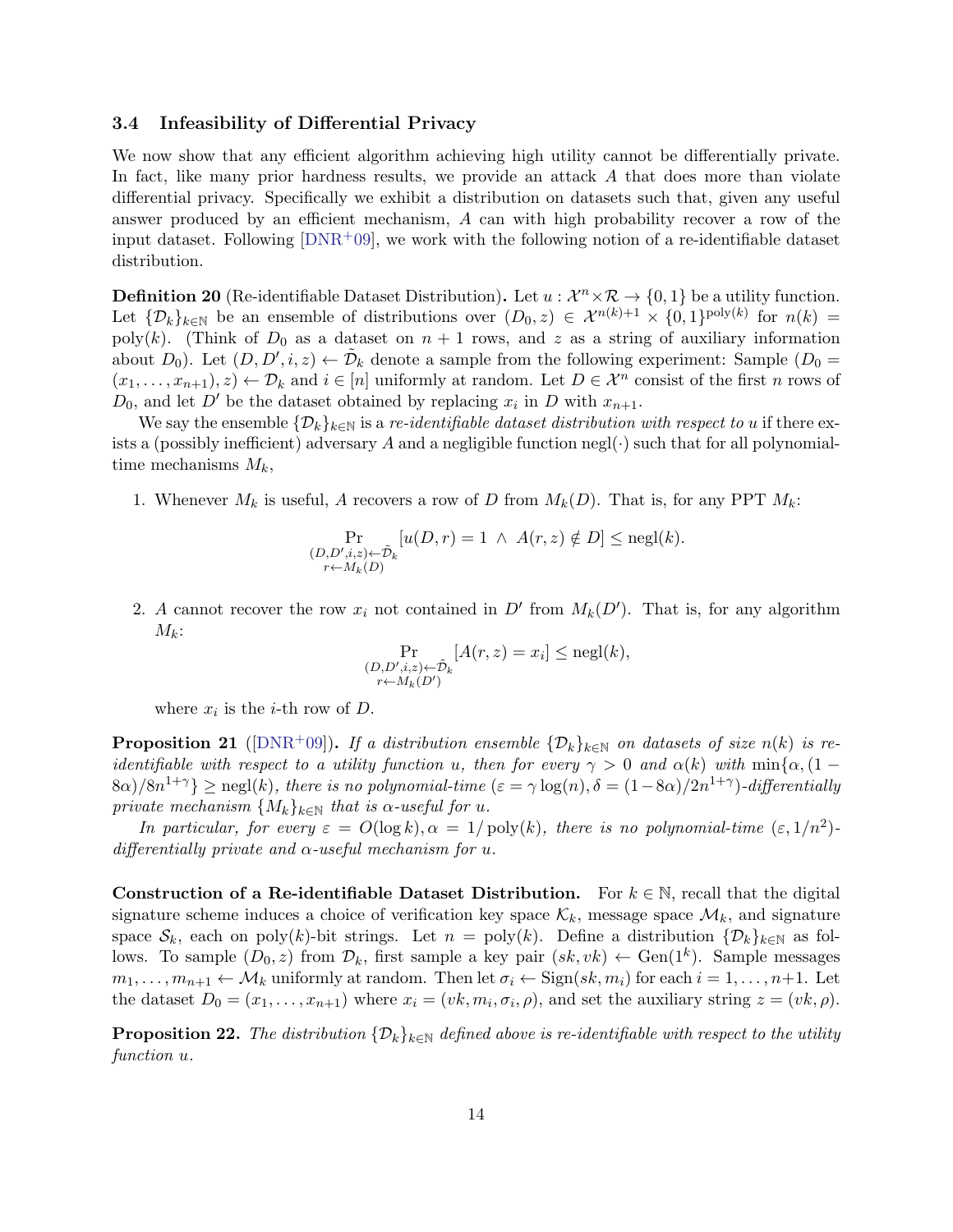*Proof.* We define an adversary  $A: \mathcal{R}_k \times \mathcal{K}_k \to \mathcal{X}_k$ . Consider an input to A of the form  $(r, z) =$  $((vk', \rho', \pi), (vk, \rho))$ . If  $vk' \neq vk$  or  $\rho' \neq \rho$  or  $\pi = \bot$ , then output  $(vk, \bot, \bot, \rho)$ . Otherwise, run the zap extraction algorithm  $E(1^{k_c}, vk, \rho, \pi)$  to extract a witness  $(m, \sigma)$ , and output the resulting  $(vk, m, \sigma, \rho)$ . Note that the running time of A is  $2^{O(k_c)}$ .

We break the proof of re-identifiability into two lemmas. First, we show that  $A$  can successfully recover a row in D from any useful answer:

<span id="page-14-0"></span>**Lemma 23.** Let  $M_k : \mathcal{X}_k^n \to \mathcal{R}_k$  be a PPT algorithm. Then

$$
\Pr_{\substack{(D, D', i, z) \leftarrow \tilde{\mathcal{D}}_k \\ r \leftarrow M_k(D)}} [u(D, r) = 1 \ \land \ A(r, z) \notin D] \leq \text{negl}(k).
$$

*Proof.* First, if  $u(D,r) = u(D,(vk', \rho', \pi)) = 1$ , then  $vk' = vk, \rho' = \rho$ , and  $V(1^k, vk, \rho, \pi) = 1$ . In other words,  $\pi$  is a valid proof that  $vk \in (L \cup \mathcal{K}_k)$ . Hence, by the extractability of the zap proof system, we have that  $(m, \sigma) = E(1^{k_c}, vk, \rho, \pi)$  satisfies  $(vk, (m, \sigma)) \in R_L$ ; namely Ver $(vk, m, \sigma) = 1$ with overwhelming probability over the choice of  $\rho$ .

Next, we use the exponential security of the digital signature scheme to show that the extracted pair  $(m, \sigma)$  must indeed appear in the dataset D. Consider the following forgery adversary for the digital signature scheme.

#### **Algorithm 3** Forgery algorithm  $A_{\text{force}}^{\text{Sign}(sk,.)}$ forge

Input: Verification key vk

**Output:** Message-signature pair  $(m, \sigma)$ 

- 1. Sample public coins  $\rho \leftarrow \mathcal{P}_k$ .
- 2. Invoke the signing oracle n times on random messages  $m_i \in \mathcal{M}_k$  to get message-signature pairs  $(m_1, \sigma_1), \cdots, (m_n, \sigma_n)$ , and construct the dataset  $D = \{(vk, m_i, \sigma_i, \rho)\}_{i \in [n]}$ .
- 3. Obtain the result  $r = (vk, \rho, \pi)$  from  $M_k(D)$ .
- 4. Output  $(m, \sigma)$  where  $(vk, m, \sigma, \rho) \leftarrow A(r, (vk, \rho)).$

The dataset built by the forgery algorithm  $A_{\text{forget}}^{\text{Sign}(sk,\cdot)}$  is identically distributed to a sample D from the experiment  $(D, D', i, z) \leftarrow \tilde{D}_k$ . Since a message-signature pair  $(m, \sigma)$  appears in D if and only if the signing oracle was queried on m to produce  $\sigma$ , we have

$$
\Pr_{\substack{(sk,vk)\leftarrow \text{Gen}(1^k)\\(m,\sigma)\leftarrow A_{\text{forget}}^{\text{Sign}(sk,\cdot)}(vk)}}[\text{Ver}(m,\sigma) = 1 \land (m,\sigma) \notin Q] \n= \Pr_{\substack{(D,D',i,z)\leftarrow \tilde{D}_k\\(D,D',i,z)\leftarrow \tilde{D}_k}}[u(D,r) = 1 \land (vk,m,\sigma,\rho) = A(r,z) \notin D].
$$

The running time of the algorithm A, and hence the algorithm  $A_{\text{forget}}^{\text{Sign}(sk,\cdot)}$ , is  $2^{O(k_c)} = 2^{o(k^c)}$ . Thus, by the existential unforgeability of the digital signature scheme against  $2^{k^c}$ -time adversaries, this probability is negligible in k.

 $\Box$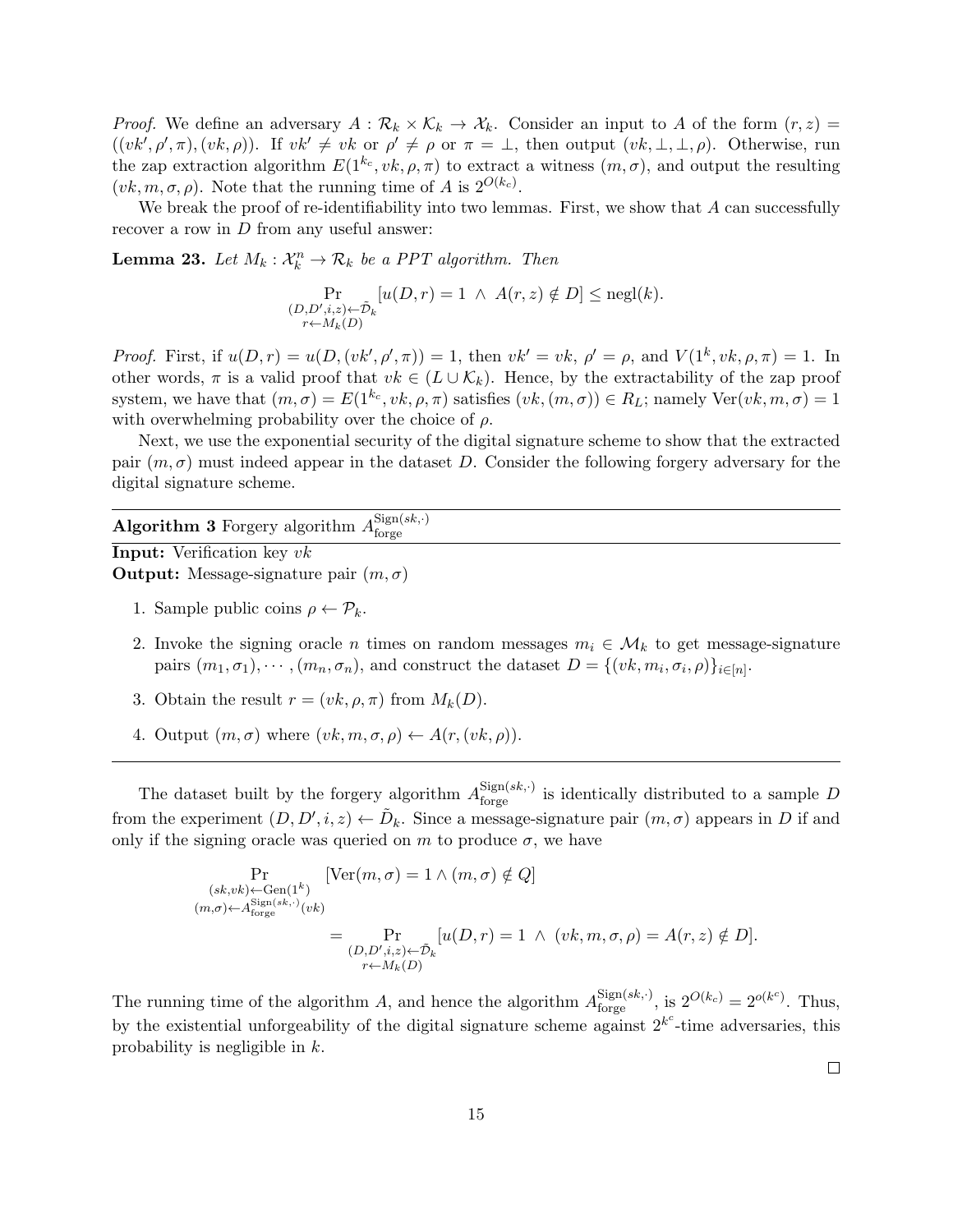We next argue that A cannot recover row  $x_i = (vk, m_i, \sigma_i, \rho)$  from  $M_k(D')$ , where we recall that  $D'$  is the dataset obtained by replacing row  $x_i$  in D with row  $x_{n+1}$ .

<span id="page-15-1"></span>**Lemma 24.** For every algorithm  $M_k$ :

$$
\Pr_{\substack{(D, D', i, z) \leftarrow \tilde{\mathcal{D}}_k \\ r \leftarrow M_k(D')}} [A(r, z) = x_i] \le \operatorname{negl}(k),
$$

where  $x_i$  is the *i*-th row of D.

*Proof.* Since in  $D_0 = ((vk, m_1, \text{Sign}_{vk}(m_1), \rho) \cdots, (vk, m_{n+1}, \text{Sign}_{vk}(m_{n+1}), \rho)),$  the messages  $m_1, \cdots, m_{n+1}$ are drawn independently, the dataset  $D' = (D_0 - \{(vk, m_i, \sigma_i, \rho)\}) \cup \{(vk, m_{n+1}, \sigma_{n+1}, \rho)\}\)$  contains no information about message  $m_i$ . Since  $m_i$  is drawn uniformly at random from the space  $\mathcal{M}_k = \{0,1\}^k$ , the probability that  $A(r, z) = A(M_k(D'), (vk, \rho))$  outputs row  $x_i$  is at most  $2^{-k} = \operatorname{negl}(k)$ .  $\Box$ 

Re-identifiability of the distribution  $\tilde{\mathcal{D}}_k$  follows by combining Lemmas [23](#page-14-0) and [24.](#page-15-1)

 $\Box$ 

## <span id="page-15-0"></span>4 Limits of CDP in the Client-Server Model

We revisit the techniques of  $\left[\text{GKY11}\right]$  to exhibit a setting in which efficient CDP mechanisms cannot do much better than information-theoretically differentially private mechanisms. In particular, we consider computational tasks with output in some discrete space (or which can be reduced to some discrete space)  $\mathcal{R}_k$ , and with utility measured via functions of the form  $g: \mathcal{R}_k \times \mathcal{R}_k \to \mathbb{R}$ . We show that if  $(\mathcal{R}_k, g)$  forms a metric space with  $O(\log k)$ -doubling dimension (and other properties described in detail later), then CDP mechanisms can be efficiently transformed into differentially private ones. In particular, when  $\mathcal{R}_k = \mathbb{R}^d$  for  $d = O(\log k)$  and utility is measured by an  $L_p$ -norm, we can transform a CDP mechanism into a differentially private one.

The result in this section is incomparable to that of [\[GKY11\]](#page-19-2). We incur a constant-factor blowup in error, rather than a negligible additive increase as in [\[GKY11\]](#page-19-2). However, in the case that utility is measured by an  $L_p$  norm, our result applies to output spaces of dimension that grow logarithmically in the security parameter k, whereas the result of  $(GKY11]$  only applies to outputs of constant dimension. In addition, we handle IND-CDP directly, while [\[GKY11\]](#page-19-2) prove their results for SIM-CDP, and then extend them to IND-CDP by applying a reduction of [\[MPRV09\]](#page-20-0).

## 4.1 Task and Utility

Consider a computational task with discrete output space  $\mathcal{R}_k$ . Let  $g : \mathcal{R}_k \times \mathcal{R}_k \to \mathbb{R}$  be a metric on  $\mathcal{R}_k$ . We impose the following additional technical conditions on the metric space  $(\mathcal{R}_k, g)$ :

**Definition 25** (Property  $\mathcal{L}$ ). A metric space formed by a discrete set  $\mathcal{R}_k$  and a metric g has property  $\mathcal L$  if

1. The doubling dimension of  $(\mathcal{R}_k, g)$  is  $O(\log k)$ . That is, for every  $a \in \mathcal{R}_k$  and radius  $r > 0$ , the ball  $B(a, r)$  centered at a with radius r is contained in a union of poly $(k)$  balls of radius  $r/2$ .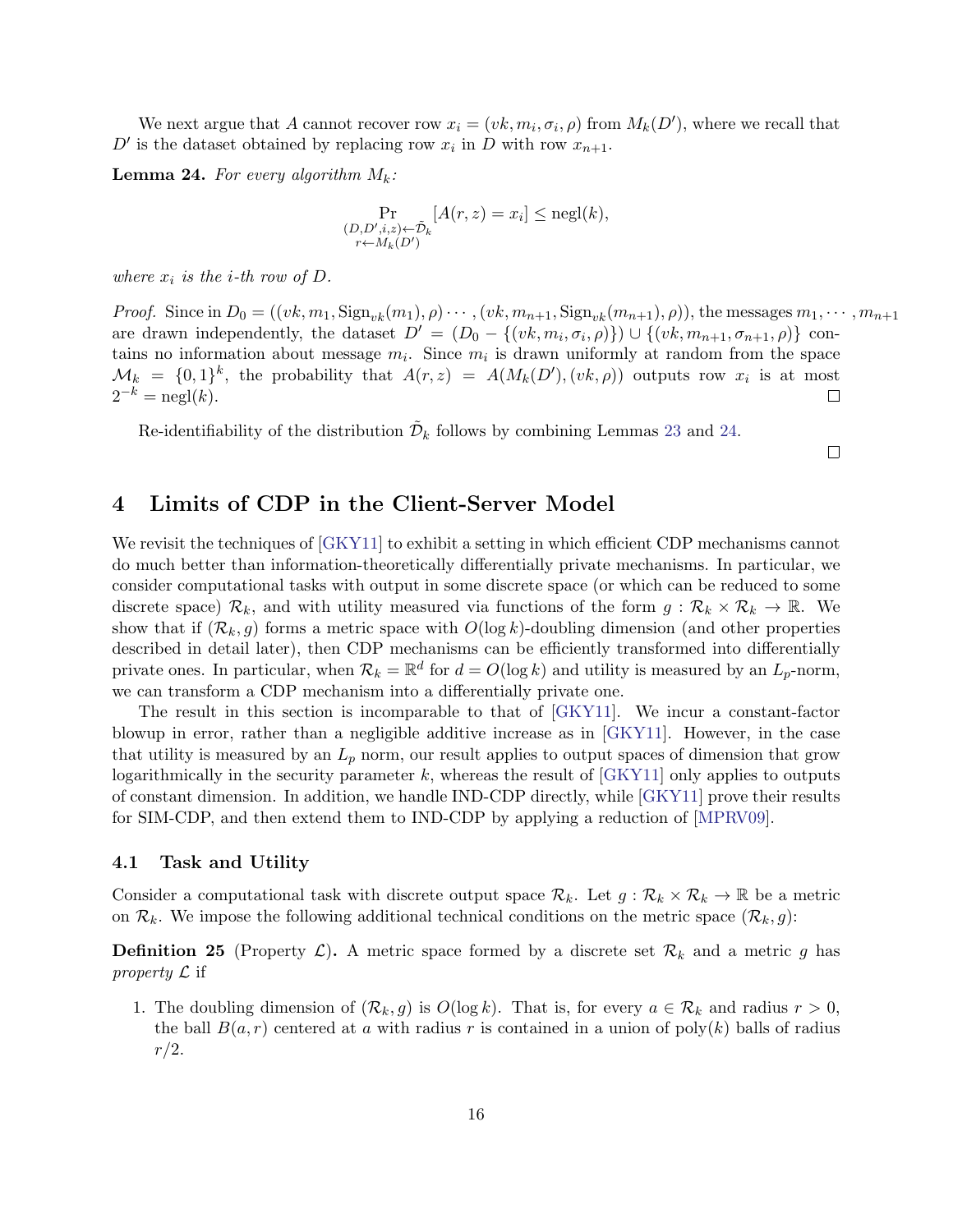- 2. The metric space is uniform. Namely, for any fixed radius  $r$ , the size of a ball of radius  $r$  is independent of its center.
- 3. Given a center  $a \in \mathcal{R}_k$  and a radius  $r > 0$ , the membership in the ball  $B(a, r)$  can be checked in time  $\text{poly}(k)$ .
- 4. Given a center  $a \in \mathcal{R}_k$  and a radius  $r > 0$ , a uniformly random point in  $B(a, r)$  can be sampled in time  $\text{poly}(k)$ .

Given a metric q, we can define a utility function measuring the accuracy of a mechanism with respect to g:

**Definition 26** ( $\alpha$ -accuracy). Consider a dataset space  $\mathcal{X}_k$ . Let  $q_k : \mathcal{X}_k^n \to \mathcal{R}_k$  be any function on datasets of size n. Let  $M_k: \mathcal{X}_k^n \to \mathbb{N}_k^d$  be a mechanism for approximating  $q_k$ . We say that  $M_k$  is  $\alpha_k$ -accurate for  $q_k$  with respect to g if with overwhelming probability, the error of  $M_k$  as measured by g is at most  $\alpha_k$ . Namely, there exists a negligible function negl( $\cdot$ ) such that

 $Pr[g(q_k(D), M_k(D)) \leq \alpha_k] \geq 1 - negl(k).$ 

We take the failure probability here to be negligible primarily for aesthetic reasons. In general, taking the failure probability to be  $\beta_k$  will yield in our result below a mechanism that is  $(\varepsilon_k, \beta_k + \gamma_k)$  $negl(k)$ -differentially private.

Moreover, for reasonable queries  $q_k$ , taking the failure probability to be negligible is essentially without loss of generality. We can reduce the failure probability of a mechanism  $M_k$  from constant to negligible by repeating the mechanism  $O(\log^2 k)$  times and taking a median. By composition theorems for differential privacy, this incurs a cost of at most  $O(\log^2 k)$  in the privacy parameters. But we can compensate for this loss in privacy by first increasing the sample size  $n$  by a factor of  $O(\log^2 k)$ , and then applying a "secrecy-of-the-sample" argument [\[KLN](#page-20-11)+11] – running the original mechanism on a random subsample of the larger dataset. This step maintains accuracy as long as the query  $q_k$  generalizes from random subsamples.

## 4.2 Result and Proof

<span id="page-16-0"></span>**Theorem 27.** Let  $(\mathcal{R}_k, g)$  be a metric space with property L. Suppose  $M_k : \mathcal{X}_k^n \to \mathcal{R}_k$  is an efficient  $\varepsilon_k$ -IND-CDP mechanism that is  $\alpha_k$ -accurate for some function  $q_k$  with respect to g. Then there exists an efficient  $(\varepsilon, \text{negl}(k))$ -differentially private mechanism  $\hat{M}_k$  that is  $O(\alpha_k)$ -accurate for  $q_k$  with respect to g.

*Proof.* We denote a ball centered at a with radius r in the metric space  $(\mathcal{R}_k, g)$  by

$$
B(a,r) = \{x \in \mathcal{R}_k : g(a,x) \le r\}.
$$

We also let  $V(r) \stackrel{\text{def}}{=} |B(a, r)|$  for any  $a \in \mathcal{R}_k$ , which is well-defined due to the uniformity of the metric space. Now we define a mechanism  $\hat{M}_k$  which outputs a uniformly random point from  $B(M_k(x), c_k),$ where  $c_k > 0$  is a parameter be determined later. Note that  $\hat{M}_k$  can be implemented efficiently due to the efficient sampling condition of property L. Since g satisfies the triangle inequality,  $\hat{M_k}$ is  $(\alpha_k + c_k)$ -accurate. Thus it remains to prove that  $\hat{M}_k$  is  $(\varepsilon, \text{negl}(k))$ -DP.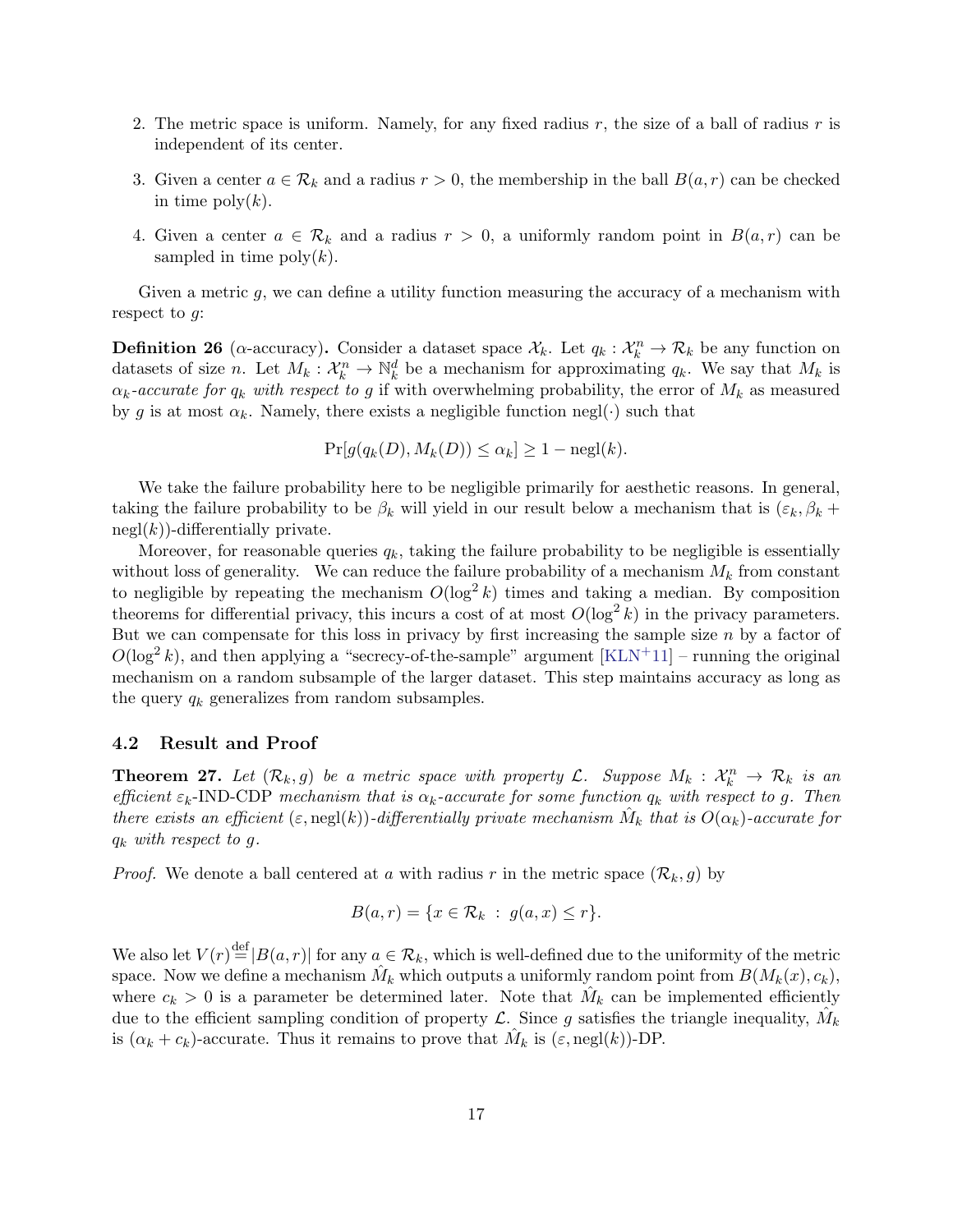The key observation is that, for every  $D \in \mathcal{X}_k^n$  and  $s \in \mathcal{R}_k$ ,

$$
\Pr[\hat{M}_k(D) = s] = \frac{1}{V(c_k)} \Pr[M_k(D) \in B(s, c_k)]
$$

For all sets  $S \subseteq \mathcal{R}_k$ , we thus have

$$
\Pr[\hat{M}_k(D) \in S] \le \left(\sum_{s \in S \cap B(q_k(D), \alpha_k + c_k)} \Pr[\hat{M}_k(D) = s]\right) + \Pr[\hat{M}_k(D) \notin B(q_k(D), \alpha_k + c_k)]
$$
  

$$
\le \left(\sum_{s \in S \cap B(q_k(D), \alpha_k + c_k)} \frac{1}{V(c_k)} \Pr[M_k(D) \in B(s, c_k)]\right) + \operatorname{negl}(k)
$$

(by the above observation and  $\alpha_k$ -accuracy of  $M_k$ )

$$
\leq \left(\sum_{s \in S \cap B(q_k(D), \alpha_k + c_k)} \frac{1}{V(c_k)} \left(e^{\varepsilon} \Pr[M_k(D') \in B(s, c_k)] + \text{negl}'(k)\right)\right) + \text{negl}(k)
$$

(since  $M_k$  is IND-CDP, and testing containment in  $B(s, c_k)$  is efficient)

$$
\leq \sum_{s \in S \cap B(q_k(D), \alpha_k + c_k)} \left[ e^{\varepsilon_k} \Pr[\hat{M}_k(D') = s] + \frac{1}{V(c_k)} \operatorname{negl}'(k) \right] + \operatorname{negl}(k)
$$
  

$$
\leq e^{\varepsilon_k} \Pr[M_k(D') \in S] + \frac{V(\alpha_k + c_k)}{V(c_k)} \cdot \operatorname{negl}'(k) + \operatorname{negl}(k).
$$

By the bounded doubling dimension of  $(\mathcal{R}_k, g)$ , we can set  $c_k = O(\alpha_k)$  to make  $V(\alpha_k +$  $(c_k)/V(c_k) = \text{poly}(k)$ . Hence  $\hat{M}_k$  is a  $(\varepsilon_k, \text{negl}(k))$ -differentially private algorithm.

 $\Box$ 

 $L_p$ -norm case. Many natural tasks can be captured by outputs in  $\mathbb{R}^d$  with utility measured by an  $L_p$  norm (e.g. counting queries). Since we work with efficient mechanisms, we may assume that our mechanisms always have outputs represented by  $poly(k)$  bits of precision. The level of precision is unimportant, so we may assume an output space represented by  $k$  bits of precision for simplicity. By rescaling, we may assume all responses are integers and take values in  $\mathbb{N}_k \stackrel{\text{def}}{=} \mathbb{N} \cap [0, 2^k]$ . When  $d = O(\log k)$ , the doubling dimension of the new discrete metric space induced by the  $L_p$ -norm on integral points is  $O(\log k)$  ([\[GKL03\]](#page-19-9) shows that the subspace of  $\mathbb{R}^d$  equipped with  $L_p$  norm has doubling dimension  $O(d)$ ). Now the metric space almost satisfies property  $\mathcal{L}$ , with the exception of the uniformity condition. This is because the sizes of balls close the the boundary of  $\mathbb{N}_k$  are smaller than those in the interior. However, we can apply Theorem [27](#page-16-0) to first construct a statistically DP mechanism with outputs in the larger uniform metric space  $\mathbb{N}^d$ . Then we may construct the final statistical mechanism  $\hat{M}_k$ , by projecting answers that are not in  $\mathbb{N}_k^d$  to the closest point in  $\mathbb{N}_{k}^{d}$ . By post-processing, the modified mechanism  $\hat{M}_{k}$  is still differentially private. Moreover, its utility is only improved since  $\hat{M}_k$  can only get closer to the true query answer in every coordinate. Therefore, we have the following corollary.

**Corollary 28.** Let  $M_k: \mathcal{X}_k^n \to \mathbb{R}^d$  with  $d = O(\log k)$  be an efficient  $\varepsilon_k$ -IND-CDP mechanism that is  $\alpha_k$ -accurate for some function  $q_k$  when error is measured by an  $L_p$ -norm. Then there exists an efficient  $(\varepsilon, \text{negl}(k))$ -differentially private mechanism  $\hat{M}_k$  that is  $O(\alpha_k)$ -accurate for  $q_k$ .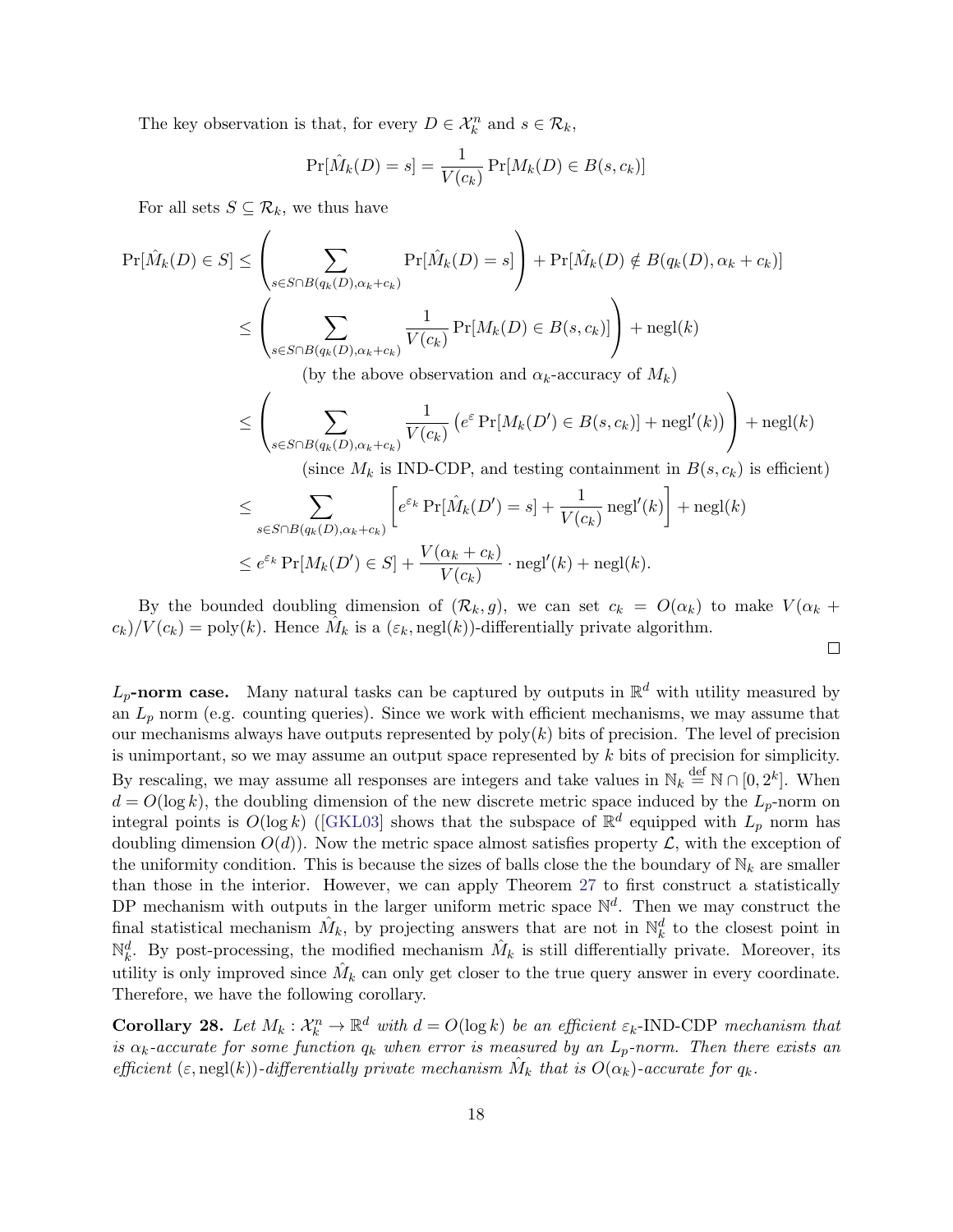Acknowledgements. We are grateful to an anonymous reviewer for pointing out that our original construction based on non-interactive witness indistinguishable proofs could be modified to accommodate 2-message proofs (zaps).

## References

- <span id="page-18-6"></span>[ADR02] Jee Hea An, Yevgeniy Dodis, and Tal Rabin. On the security of joint signature and encryption. In EUROCRYPT, volume 2332 of Lecture Notes in Computer Science, pages 83–107. Springer, 2002.
- <span id="page-18-0"></span>[BNO08] Amos Beimel, Kobbi Nissim, and Eran Omri. Distributed private data analysis: Simultaneously solving how and what. In Advances in Cryptology - CRYPTO 2008, 28th Annual International Cryptology Conference, Santa Barbara, CA, USA, August 17-21, 2008. Proceedings, pages 451–468, 2008.
- <span id="page-18-9"></span>[BP15] Nir Bitansky and Omer Paneth. Zaps and non-interactive witness indistinguishability from indistinguishability obfuscation. In Theory of Cryptography, pages 401–427. Springer, 2015.
- <span id="page-18-7"></span>[BV16] Victor Balcer and Salil Vadhan. Efficient algorithms for differentially private histograms with worst-case accuracy over large domains. 2016. Manuscript.
- <span id="page-18-3"></span>[BZ14] Dan Boneh and Mark Zhandry. Multiparty key exchange, efficient traitor tracing, and more from indistinguishability obfuscation. In Advances in Cryptology - CRYPTO 2014 - 34th Annual Cryptology Conference, Santa Barbara, CA, USA, August 17-21, 2014, Proceedings, Part I, pages 480–499, 2014.
- <span id="page-18-4"></span>[BZ16] Mark Bun and Mark Zhandry. Order-revealing encryption and the hardness of private learning. In Theory of Cryptography - 13th International Conference, TCC 2016-A, Tel Aviv, Israel, January 10-13, 2016, Proceedings, Part I, pages 176–206, 2016.
- <span id="page-18-5"></span>[CGGM00] Ran Canetti, Oded Goldreich, Shafi Goldwasser, and Silvio Micali. Resettable zeroknowledge. In Proceedings of the thirty-second annual ACM symposium on Theory of computing, pages 235–244. ACM, 2000.
- <span id="page-18-2"></span>[CSS12] T-H Hubert Chan, Elaine Shi, and Dawn Song. Privacy-preserving stream aggregation with fault tolerance. In Financial Cryptography and Data Security, pages 200–214. Springer, 2012.
- <span id="page-18-8"></span>[DDP00] Alfredo De Santis, Giovanni Di Crescenzo, and Giuseppe Persiano. Necessary and sufficient assumptions for non-iterative zero-knowledge proofs of knowledge for all NP relations. In Automata, Languages and Programming, 27th International Colloquium, ICALP 2000, Geneva, Switzerland, July 9-15, 2000, Proceedings, pages 451–462, 2000.
- <span id="page-18-1"></span>[DKM+06] Cynthia Dwork, Krishnaram Kenthapadi, Frank McSherry, Ilya Mironov, and Moni Naor. Our data, ourselves: Privacy via distributed noise generation. In EUROCRYPT, pages 486–503, 2006.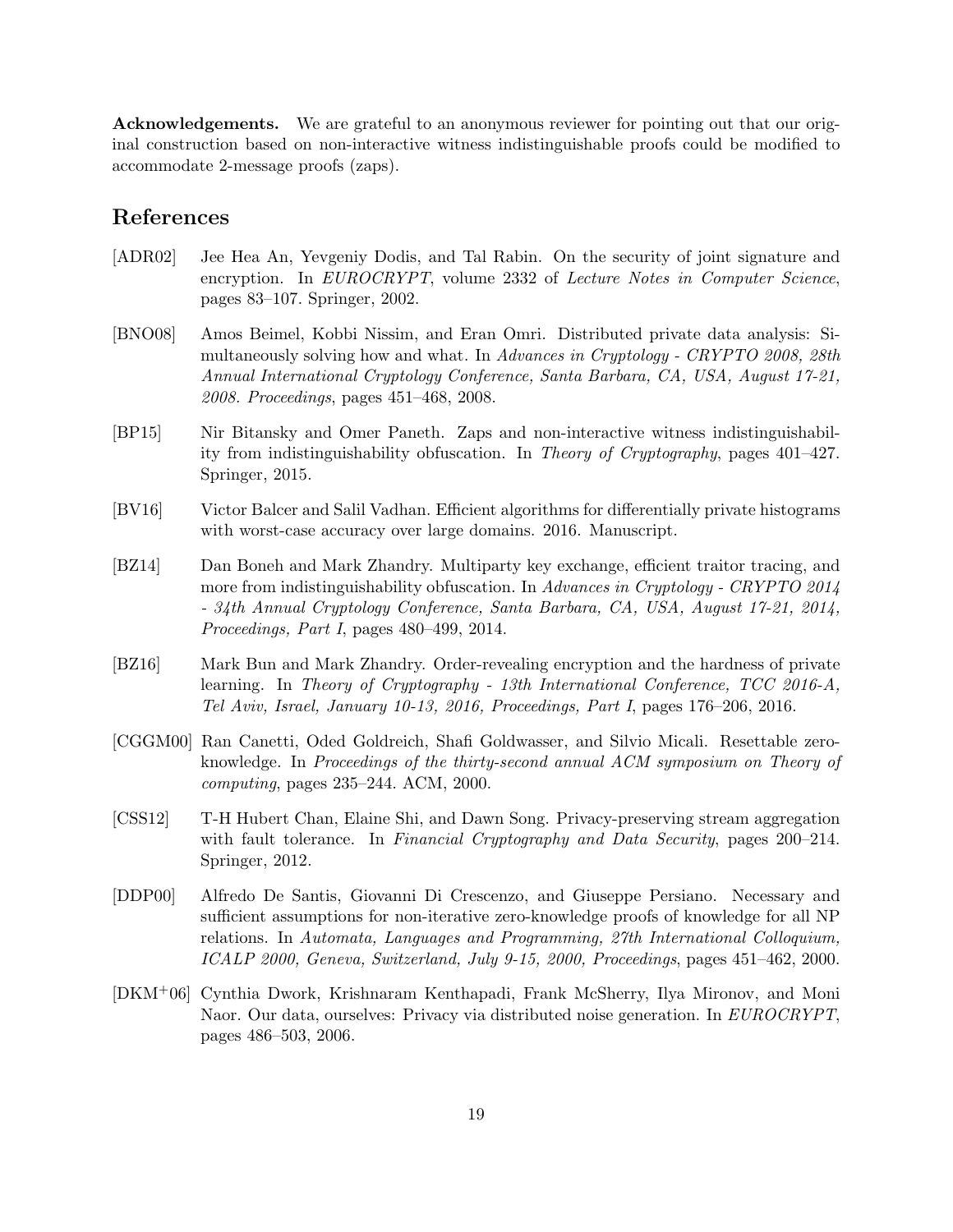- <span id="page-19-7"></span>[DL09] Cynthia Dwork and Jing Lei. Differential privacy and robust statistics. In Proceedings of the 41st Annual ACM Symposium on Theory of Computing, STOC 2009, Bethesda, MD, USA, May 31 - June 2, 2009, pages 371–380, 2009.
- <span id="page-19-4"></span>[DMNS06] Cynthia Dwork, Frank McSherry, Kobbi Nissim, and Adam Smith. Calibrating noise to sensitivity in private data analysis. In Theory of cryptography, pages 265–284. Springer, 2006.
- <span id="page-19-6"></span>[DN07] Cynthia Dwork and Moni Naor. Zaps and their applications. SIAM J. Comput., 36(6):1513–1543, 2007. Preliminary version in FOCS 2000.
- <span id="page-19-3"></span>[DNR+09] Cynthia Dwork, Moni Naor, Omer Reingold, Guy N. Rothblum, and Salil P. Vadhan. On the complexity of differentially private data release: efficient algorithms and hardness results. In STOC, pages 381–390, 2009.
- <span id="page-19-10"></span>[DP92] Alfredo De Santis and Giuseppe Persiano. Zero-knowledge proofs of knowledge without interaction (extended abstract). In 33rd Annual Symposium on Foundations of Computer Science, Pittsburgh, Pennsylvania, USA, 24-27 October 1992, pages 427–436, 1992.
- <span id="page-19-8"></span>[DR14] Cynthia Dwork and Aaron Roth. The algorithmic foundations of differential privacy. Foundations and Trends in Theoretical Computer Science, 9(3-4):211–407, 2014.
- <span id="page-19-11"></span>[FLS99] Uriel Feige, Dror Lapidot, and Adi Shamir. Multiple noninteractive zero knowledge proofs under general assumptions. SIAM J. Comput., 29(1):1–28, 1999.
- <span id="page-19-5"></span>[FS90] U. Feige and A. Shamir. Witness indistinguishable and witness hiding protocols. In Proceedings of the Twenty-second Annual ACM Symposium on Theory of Computing, STOC '90, pages 416–426, New York, NY, USA, 1990. ACM.
- <span id="page-19-9"></span>[GKL03] Anupam Gupta, Robert Krauthgamer, and James R. Lee. Bounded geometries, fractals, and low-distortion embeddings. In 44th Symposium on Foundations of Computer Science (FOCS 2003), 11-14 October 2003, Cambridge, MA, USA, Proceedings, pages 534–543, 2003.
- <span id="page-19-1"></span>[GKM+16] Vipul Goyal, Dakshita Khurana, Ilya Mironov, Omkant Pandey, and Amit Sahai. Do distributed differentially-private protocols require oblivious transfer? In Automata, Languages, and Programming - 43nd International Colloquium, ICALP 2016, Rome, Italy, July 12-15, 2016, Proceedings, Part I, 2016. To appear.
- <span id="page-19-2"></span>[GKY11] Adam Groce, Jonathan Katz, and Arkady Yerukhimovich. Limits of computational differential privacy in the client/server setting. In Theory of Cryptography, pages 417– 431. Springer, 2011.
- <span id="page-19-0"></span>[GMPS13] Vipul Goyal, Ilya Mironov, Omkant Pandey, and Amit Sahai. Accuracy-privacy tradeoffs for two-party differentially private protocols. In Advances in Cryptology - CRYPTO 2013 - 33rd Annual Cryptology Conference, Santa Barbara, CA, USA, August 18-22, 2013. Proceedings, Part I, pages 298–315, 2013.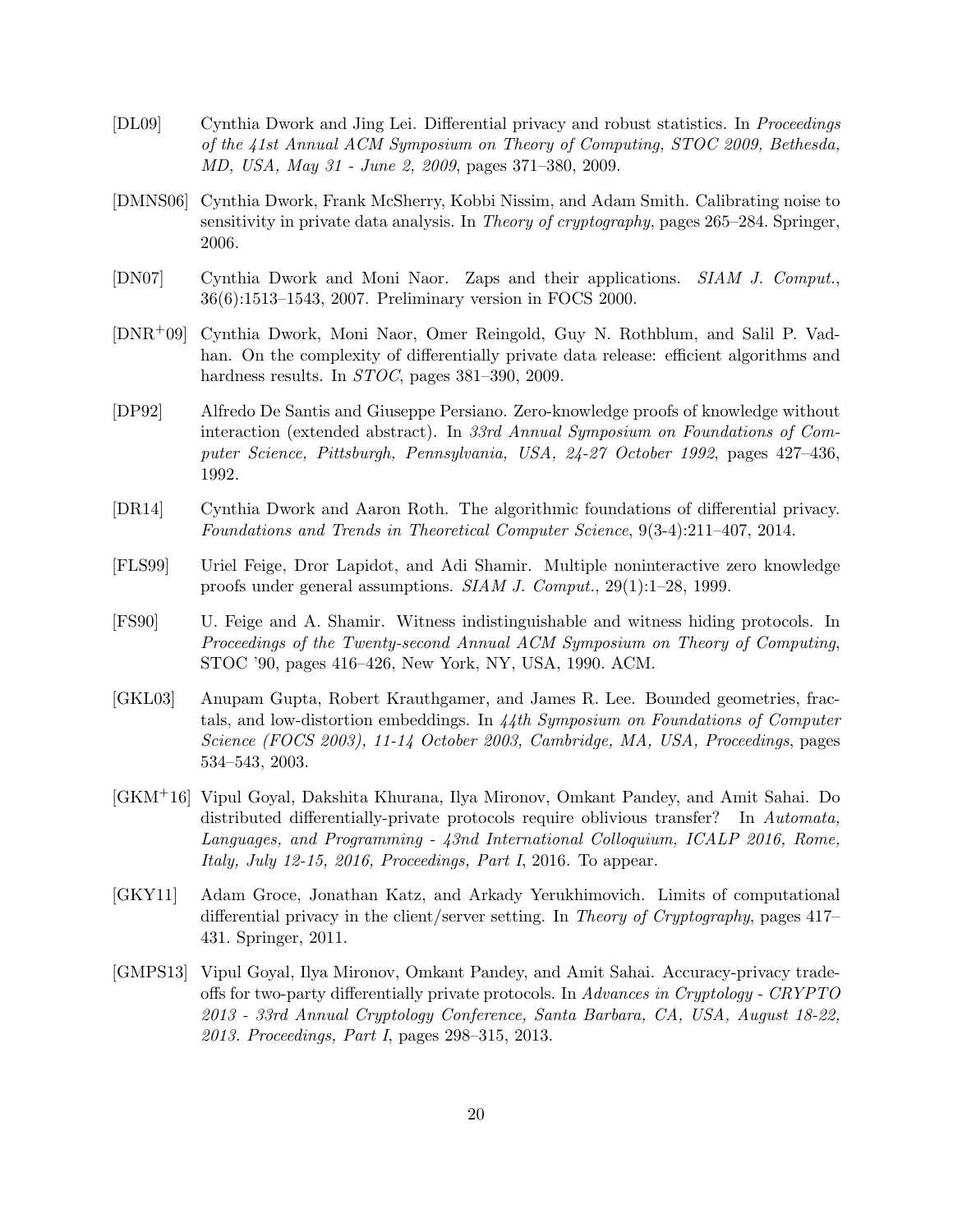- <span id="page-20-9"></span>[Gol04] Oded Goldreich. Foundations of cryptography: Volume 2, basic applications. Cambridge University Press, 2004.
- <span id="page-20-13"></span>[GOS12] Jens Groth, Rafail Ostrovsky, and Amit Sahai. New techniques for noninteractive zero-knowledge. Journal of the ACM (JACM), 59(3):11, 2012.
- <span id="page-20-2"></span>[HOZ13] Iftach Haitner, Eran Omri, and Hila Zarosim. Limits on the usefulness of random oracles. In TCC, pages 437–456, 2013.
- <span id="page-20-8"></span>[KK05] Jonathan Katz and Chiu-Yuen Koo. On constructing universal one-way hash functions from arbitrary one-way functions. IACR Cryptology ePrint Archive, 2005:328, 2005.
- <span id="page-20-11"></span>[KLN+11] Shiva Prasad Kasiviswanathan, Homin K. Lee, Kobbi Nissim, Sofya Raskhodnikova, and Adam D. Smith. What can we learn privately? SIAM J. Comput., 40(3):793–826, 2011.
- <span id="page-20-3"></span>[KMS14] Dakshita Khurana, Hemanta K. Maji, and Amit Sahai. Black-box separations for differentially private protocols. In Advances in Cryptology - ASIACRYPT 2014 - 20th International Conference on the Theory and Application of Cryptology and Information Security, Kaoshiung, Taiwan, R.O.C., December 7-11, 2014, Proceedings, Part II, pages 386–405, 2014.
- <span id="page-20-1"></span>[MMP+10] Andrew McGregor, Ilya Mironov, Toniann Pitassi, Omer Reingold, Kunal Talwar, and Salil Vadhan. The limits of two-party differential privacy. In Foundations of Computer Science (FOCS), 2010 51st Annual IEEE Symposium on, pages 81–90. IEEE, 2010.
- <span id="page-20-0"></span>[MPRV09] Ilya Mironov, Omkant Pandey, Omer Reingold, and Salil Vadhan. Computational differential privacy. In Advances in Cryptology-CRYPTO 2009, pages 126–142. Springer, 2009.
- <span id="page-20-6"></span>[NY89] M. Naor and M. Yung. Universal one-way hash functions and their cryptographic applications. In Proceedings of the Twenty-first Annual ACM Symposium on Theory of Computing, STOC '89, pages 33–43, New York, NY, USA, 1989. ACM.
- <span id="page-20-7"></span>[Rom90] J. Rompel. One-way functions are necessary and sufficient for secure signatures. In Proceedings of the Twenty-second Annual ACM Symposium on Theory of Computing, STOC '90, pages 387–394, New York, NY, USA, 1990. ACM.
- <span id="page-20-10"></span>[TS13] Abhradeep Thakurta and Adam D. Smith. Differentially private feature selection via stability arguments, and the robustness of the lasso. In COLT 2013 - The 26th Annual Conference on Learning Theory, June 12-14, 2013, Princeton University, NJ, USA, pages 819–850, 2013.
- <span id="page-20-5"></span>[Ull13] Jonathan Ullman. Answering  $n^{2+o(1)}$  counting queries with differential privacy is hard. In Proceedings of the forty-fifth annual ACM symposium on Theory of computing, pages 361–370. ACM, 2013.
- <span id="page-20-4"></span>[UV11] Jonathan Ullman and Salil P. Vadhan. PCPs and the hardness of generating private synthetic data. In  $TCC$ , pages 400–416, 2011.
- <span id="page-20-12"></span>[Vad16] Salil Vadhan. The complexity of differential privacy. 2016. [http://privacytools.](http://privacytools.seas.harvard.edu/publications/complexity-differential-privacy) [seas.harvard.edu/publications/complexity-differential-privacy](http://privacytools.seas.harvard.edu/publications/complexity-differential-privacy).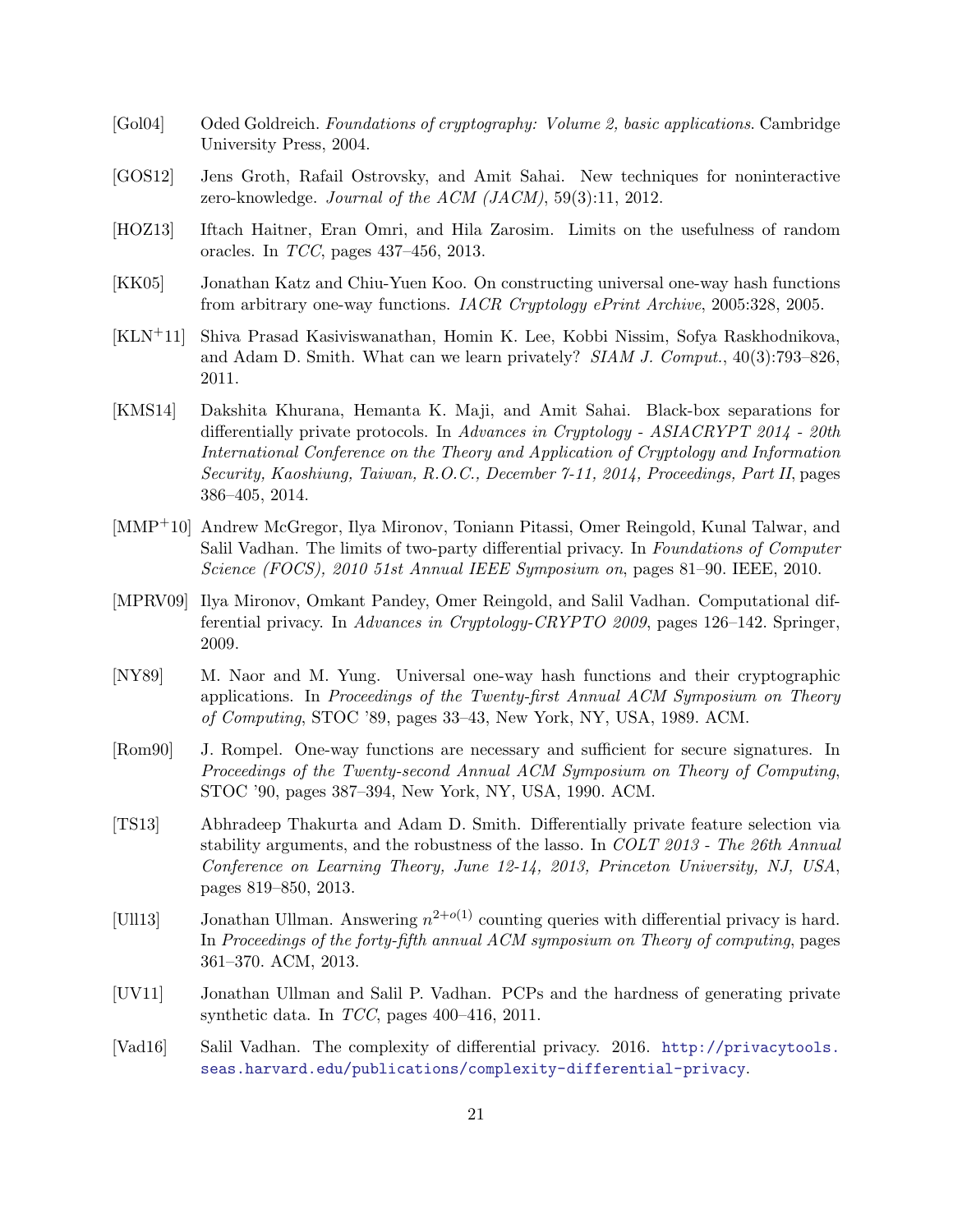## <span id="page-21-0"></span>A Missing Proofs

## A.1 Proof of Proposition [15](#page-10-0)

**Proposition 15** (Report Noisy Max). Let Q be a set of efficiently computable and sampleable disjoint counting queries over a domain X. Further suppose that for every  $x \in \mathcal{X}$ , the query  $q \in Q$ for which  $q(x) = 1$  (if one exists) can be identified efficiently. For every  $n \in \mathbb{N}$  and  $\varepsilon > 0$  there is an mechanism  $F: \mathcal{X}^n \to \mathcal{X} \times \mathbb{R}$  such that

- 1. F runs in time  $\text{poly}(n, \log |\mathcal{X}|, \log |Q|, 1/\varepsilon)$ .
- 2. F is  $\varepsilon$ -differentially private.
- 3. For every dataset  $D \in \mathcal{X}^n$ , let  $q_{\text{OPT}} = \text{argmax}_{q \in Q} q(D)$  and  $\text{OPT} = q_{\text{OPT}}(D)$ . Let  $\beta > 0$ . Then with probability at least  $1 - \beta$ , the algorithm F outputs a solution  $(\hat{q}, a)$  such that  $a \geq \hat{q}(D) - \gamma/2$  where  $\gamma = \frac{8}{5}$  $\frac{8}{\varepsilon} \cdot (\log |Q| + \log(1/\beta))$ . Moreover, if  $\text{OPT} - \gamma > \max_{q \neq q_{\text{OPT}}} q(D)$ , then  $\hat{q} = \arg\max_{q \in Q} q(D)$ .

The proof of Proposition [15](#page-10-0) relies on the existence of an efficient sanitizer for the disjoint query class Q. Such a sanitizer appears in [\[Vad16\]](#page-20-12), and is based on ideas of [\[BV16\]](#page-18-7). (There, it is stated for the specific class of point functions, but immediately extends to disjoint counting queries).

**Proposition 29** ([\[Vad16,](#page-20-12) Theorem 7.1]). Let  $Q$  be a set of efficiently computable and sampleable disjoint counting queries over a domain X. Suppose that for every element  $x \in \mathcal{X}$ , the query  $q \in Q$ for which  $q(x) = 1$  (if one exists) can be identified in time polylog(|X|). Let  $\beta > 0$ . Then there exists an algorithm San running in time  $\text{poly}(n, \log |X|, 1/\varepsilon)$  for which the following holds. For any database  $D \in \mathcal{X}^n$ , with probability at least  $1-\beta$ , the algorithm San produces a "synthetic database"  $\hat{D} \in \mathcal{X}^m$  such that

$$
|q(D) - \frac{n}{m}q(\hat{D})| < \frac{4(\log|Q| + \log(1/\beta))}{\varepsilon}
$$

for every  $q \in Q$ .

*Proof of Proposition [15.](#page-10-0)* Consider the algorithm  $F$  which first runs the algorithm San on its input dataset to obtain a synthetic dataset  $\hat{D}$ , and then outputs the pair  $(\hat{q}, \frac{n}{m}\hat{q}(\hat{D}))$  where  $\hat{q} =$ argmax<sub>q∈Q</sub> q( $\hat{D}$ ). The algorithm F inherits efficiency and differential privacy from San. To see that it useful, suppose San indeed produces a database  $\hat{D} \in \mathcal{X}^m$  for which

$$
|q(D) - \frac{n}{m}q(\hat{D})| < \frac{4(\log |Q| + \log(1/\beta))}{\varepsilon}
$$

for every  $q \in Q$ . Let  $q_{\text{OPT}} = \text{argmax}_{q \in Q} q(D)$ , and  $\gamma = 8(\log |Q| + \log(1/\beta))/\varepsilon$ . Then  $\frac{n}{m}\hat{q}(\hat{D}) \ge$ n  $\frac{n}{m}q_{\text{OPT}}(\hat{D}) \geq q_{\text{OPT}}(D) - \gamma/2$ . Moreover, suppose  $q_{\text{OPT}}(D) - \gamma > \max_{q \neq q_{\text{OPT}}} q(D)$ . Then for any  $q' \neq q_{\text{OPT}}$ , we have

$$
\frac{n}{m}q'(\hat{D})
$$

Hence  $q'(\hat{D}) < \hat{q}(\hat{D})$  for every  $q' \neq q_{\text{OPT}}$ , and hence  $\hat{q} = q_{\text{OPT}}$ .

 $\Box$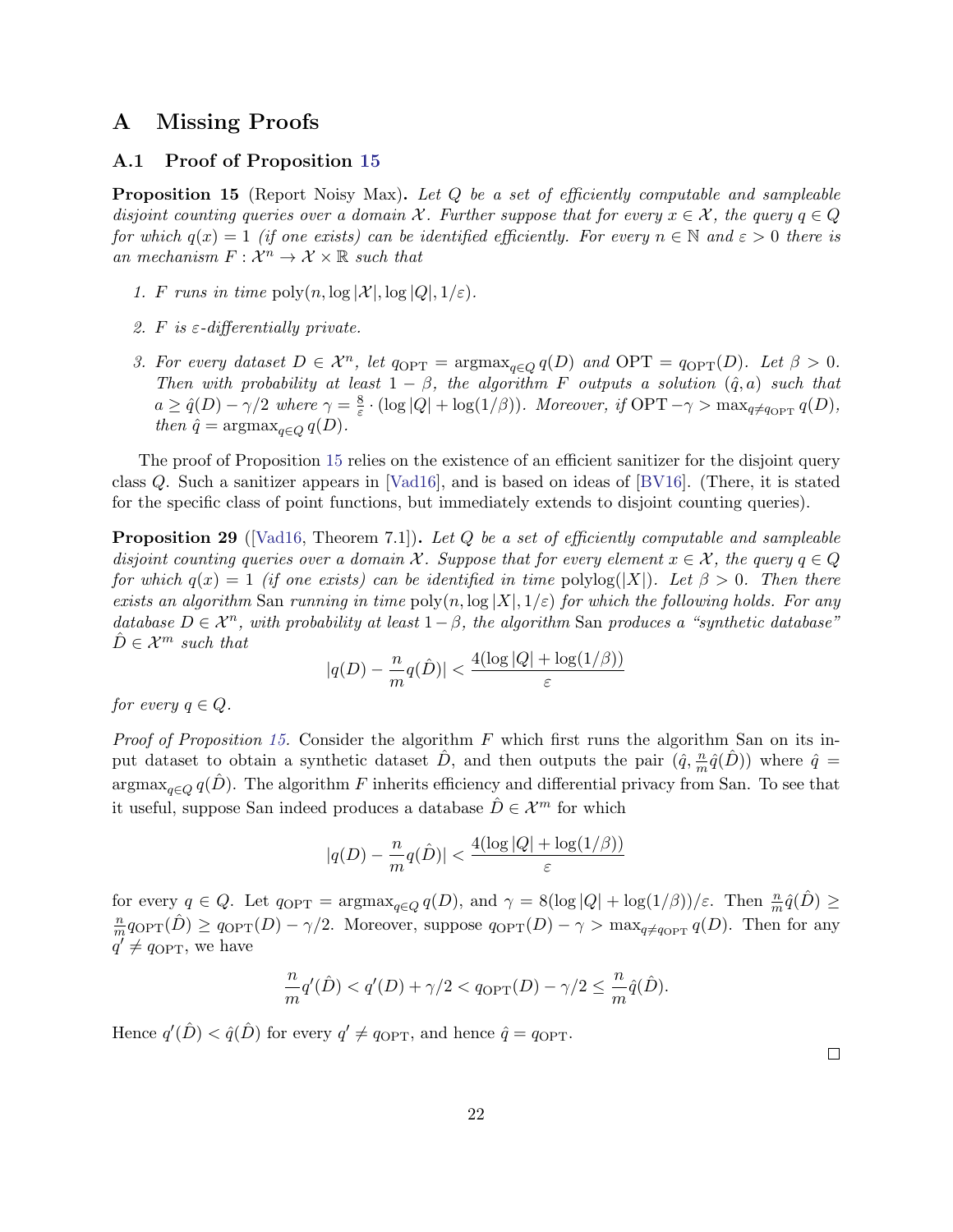## <span id="page-22-0"></span>B Extractability for Zap Proof Systems

## B.1 Non-Interactive Zero Knowledge Proofs

Most known constructions of zaps, as defined in Definition [6,](#page-5-0) are based on constructions of noninteractive zero knowledge proofs or arguments in the common reference string model. We review the requirements of such proof systems below.

**Definition 30** (NIZK Proofs and Arguments). Let  $R_L = \{(x, w)\}\$  be a witness-relation corresponding to a language  $L \in \mathbf{NP}$ . A non-interactive zero-knowledge proof (or argument) system for  $R_L$  consists of a triple of algorithms (Gen,  $P, V$ ) where:

- The generator Gen is a PPT that takes as input a security parameter  $k$  and statement length  $t = \text{poly}(k)$ , and produces a common reference string crs. An important special case is where  $Gen(1^k, 1^t)$  outputs a uniformly random string, in which case we say the proof (or argument) system operates in the common random string model.
- The prover P is a PPT that takes as input a crs and a pair  $(x, w)$  and outputs a proof  $\pi$ .
- The verifier V is an efficient, deterministic algorithm that takes as input a crs, an instance  $x$ and proof  $\pi$ , and outputs a bit in  $\{0, 1\}.$

Various security requirements we can impose on the proof system are:

PERFECT COMPLETENESS. An honest prover who possesses a valid witness can always convince an honest verifier. Formally, for all  $(x, w) \in R_L$ ,

$$
\Pr_{\substack{\text{crs} \leftarrow \text{Gen}(1^k, 1^{|x|}) \\ \pi \leftarrow P(\text{crs}, x, w)}} [V(\text{crs}, x, \pi) = 1] = 1.
$$

Statistical soundness. It is statistically impossible to convince an honest verifier of the validity of a false statement. There exists a negligible function  $negl(\cdot)$  such that for every sequence  ${x_k}_{k\in\mathbb{N}}$  of poly $(k)$ -size statements  $x_k \notin L$ ,

$$
\Pr_{\text{crs} \leftarrow \text{Gen}(1^k, 1^{|x_k|})} [\exists \pi \in \{0, 1\}^* \text{ s.t. } V(\text{crs}, x_k, \pi) = 1] \le \text{negl}(k).
$$

Computational zero-knowledge. Proofs do not reveal anything to the verifier beyond their validity. Formally, a proof system is computational zero-knowledge if there exists a PPT simulator  $(S_1, S_2)$  where  $S_1$  produces a simulated common reference string crs with associated trapdoor  $\tau$ . The pair (crs,  $\tau$ ) allows  $S_2$  to simulate accepting proofs without knowledge of a witness w. That is, there exists a negligible function negl such that for all (possibly cheating) PPT verifiers  $V^*$ and sequences  $\{(x_k, w_k)\}_{k \in \mathbb{N}}$  of poly $(k)$ -size statement-witness pairs  $(x_k, w_k) \in R_L$ ,

$$
\left|\Pr_{\substack{\text{crs}\leftarrow\text{Gen}(1^k,1^{|x_k|})\\ \pi\leftarrow P(\text{crs},x_k,w_k)}}[V^*(\text{crs},x_k,\pi)=1]-\Pr_{\substack{(\text{crs},\tau)\leftarrow S_1(1^k,1^{|x_k|})\\ \pi\leftarrow S_2(\text{crs},\tau,x_k)}}[V^*(\text{crs},x_k,\pi)=1]\right|\leq \text{negl}(k).
$$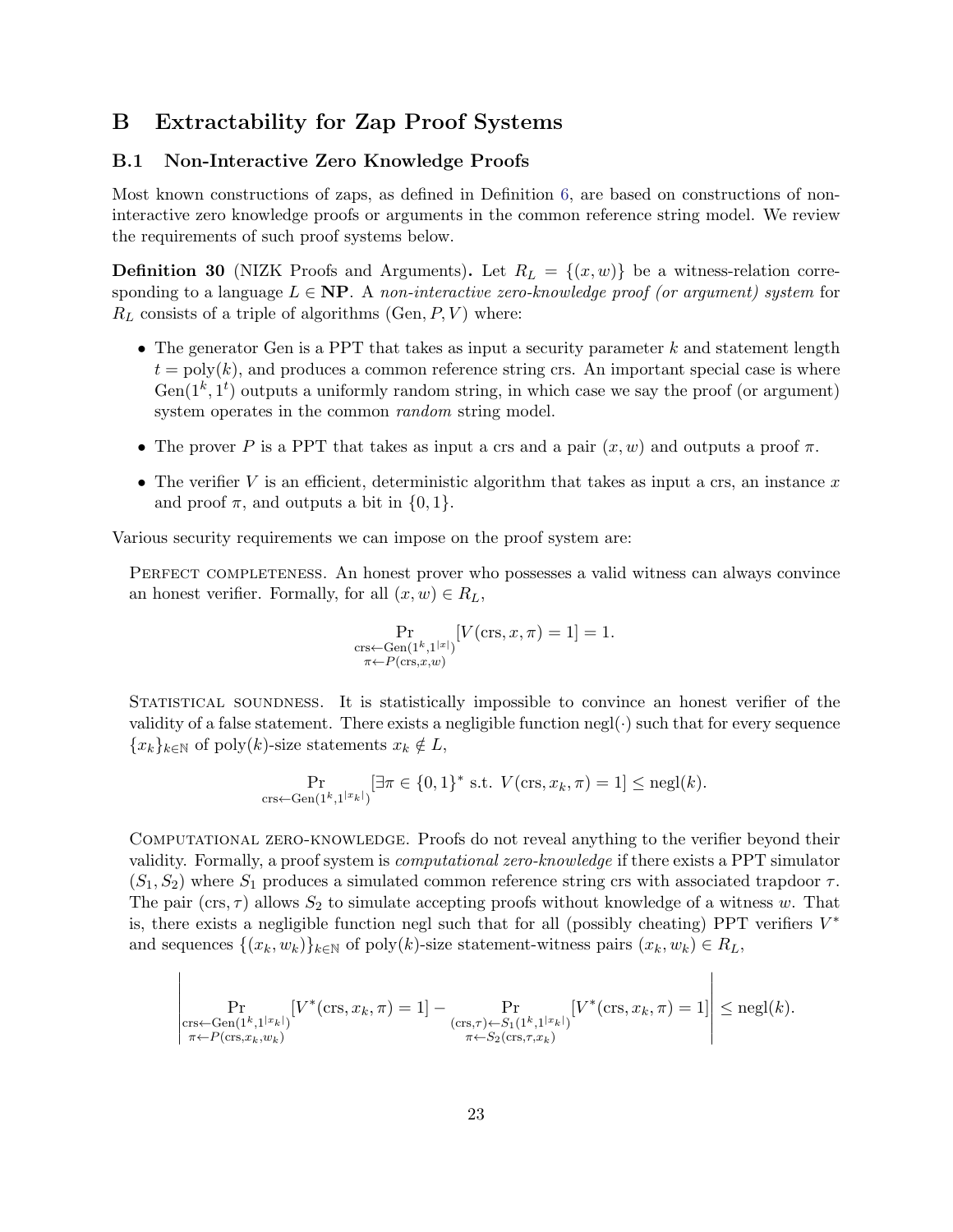STATISTICAL KNOWLEDGE EXTRACTION. A proof system is additionally a *proof of knowledge* if a witness can be extracted from a valid proof. That is, there exists a polynomial-time knowledge extractor  $E = (E_1, E_2)$  such that  $E_1$  produces a simulated common reference string crs with associated extraction key  $\xi$ , which we assume to have length  $O(k)$ .<sup>[1](#page-23-0)</sup> The pair (crs,  $\xi$ ) allows the deterministic algorithm  $E_2$  to extract a witness from a proof. Formally, the first component of  $(\text{crs}, \xi) \leftarrow E_1(1^k, 1^{|x|})$  is identically distributed to  $\text{crs} \leftarrow \text{Gen}(1^k, 1^{|x|})$ . Moreover, there exists a negligible function negl such that for every  $x \in \{0,1\}^{\text{poly}(k)}$ ,

$$
\Pr_{\text{crs} \leftarrow \text{Gen}(1^k, 1^{|x|})} \left[ \exists \xi \in \{0, 1\}^*, \pi \in \{0, 1\}^*, w \in E_2(\text{crs}, \xi, x, \pi) : \right. \\
\left. (\text{crs}, \xi) \in E_1(1^k, 1^{|x|}) \ \wedge \ (x, w) \notin R_L \ \wedge \ V(1^k, x, \pi) = 1 \right] \le \text{negl}(k).
$$

For technical reasons, we also require that the relation  $\{(\text{crs}, \xi) \in E_1(1^k, 1^{|x|})\}$  be recognizable in polynomial-time, which will always be the case for our constructions.

### B.2 Extractability of Zaps Based on Exponentially Extractable NIZKs

We next describe Dwork and Naor's original construction of zaps [\[DN07\]](#page-19-6). Here, we show that extractable zaps can be based on the existence of NIZK proofs of knowledge in the common random string model, which can in turn be built from various number theoretic assumptions [\[DP92,](#page-19-10) [DDP00,](#page-18-8) [GOS12\]](#page-20-13). (Recall that in the common random string model for NIZK proofs, the crs generation algorithm simply outputs a uniformly random string.) The discussion in this section can be summarized by the following theorem.

<span id="page-23-1"></span>**Theorem 31.** Let  $R_L$  be a witness relation for a language  $L \in \mathbf{NP}$ . Then  $R_L$  has an extractable zap proof system if:

There exists a non-interactive zero-knowledge proof of knowledge for  $R_L$  (in the common random string model) with perfect completeness, statistical soundness, computational zero-knowledge, and statistical extractability.

The existence of such proofs of knowledge for  $NP$  can be based on any of the following assumptions:

- 1. The existence of NIZK proofs of membership for  $NP$  and "dense secure public-key encryption schemes" [\[DP92\]](#page-19-10). NIZK proofs of membership can in turn be constructed from trapdoor permutations [\[FLS99\]](#page-19-11) or indistinguishability obfuscation and one-way functions [\[BP15\]](#page-18-9). Dense secure public-key encryption schemes can be constructed under the hardness of factoring Blum integers [\[DDP00\]](#page-18-8) or the Diffie-Hellman assumption [\[DP92\]](#page-19-10).
- 2. The decisional linear assumption for groups equipped with a bilinear map [\[GOS12\]](#page-20-13).

The remainder of this section is devoted to the proof of Theorem [31.](#page-23-1) Let  $R_L$  be a witness relation for a language  $L \in NP$ . Let  $(P_{NIZK}, V_{NIZK})$  be a NIZK proof system in the common random string model. We now describe Dwork and Naor's [\[DN07\]](#page-19-6) zap proof system for  $R_L$  based on  $(P_{\text{NIZK}}, V_{\text{NIZK}})$ .

<span id="page-23-0"></span><sup>&</sup>lt;sup>1</sup>Such a constraint which depends only on the security parameter k will be important for meeting our definition of exponentially extractable zaps.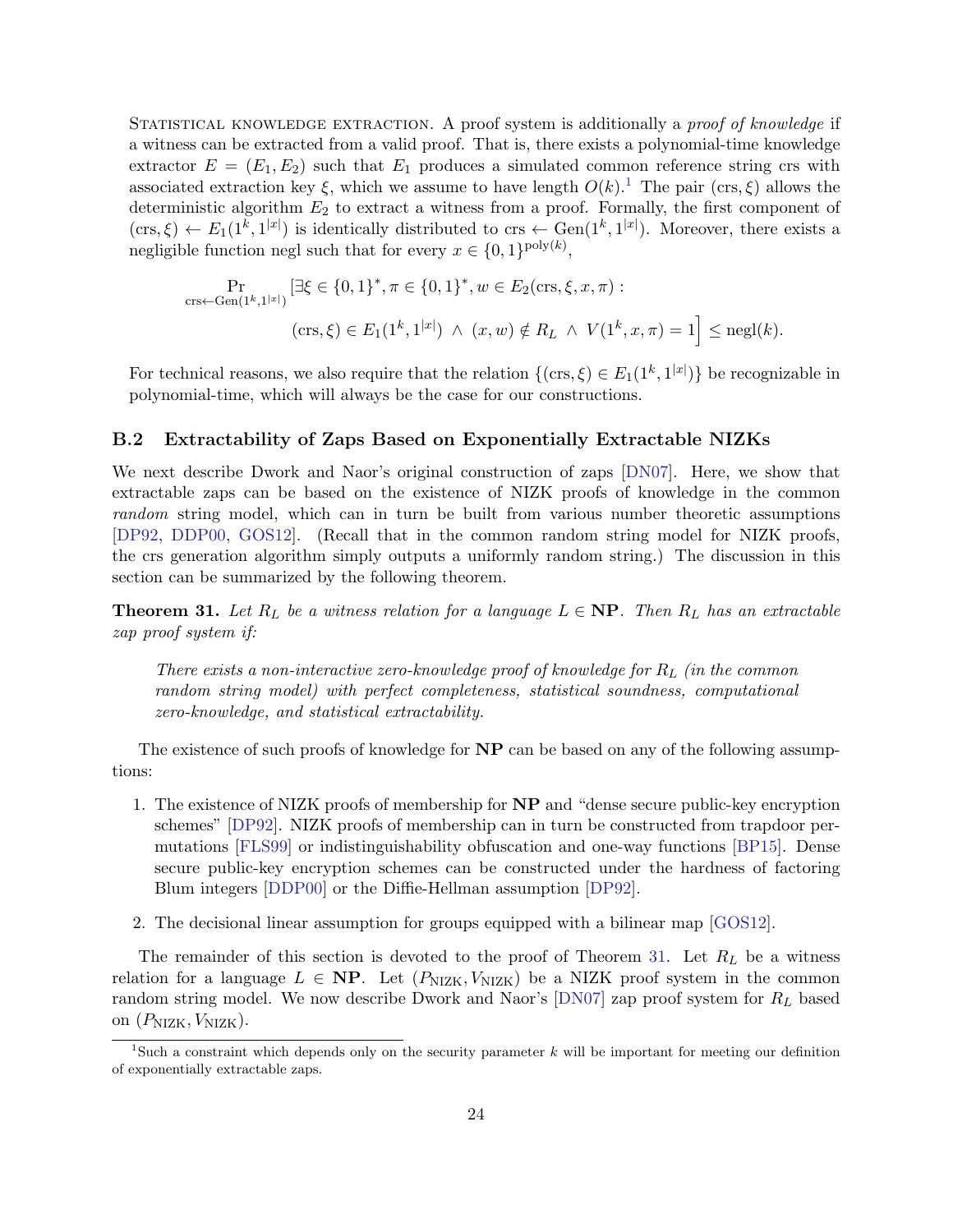For simplicity, assume we are interested in proving statements  $x$  having length which is a fixed polynomial in k. Let  $\ell = \ell(k)$  be a fixed polynomial. (This depends on the length of x and on the soundness error of the NIZK proof system. We defer discussion of its value to the proof of Proposition [33,](#page-24-0) where it will also depend on the knowledge error of the NIZK knowledge extractor  $E_2$ .) The verifier's first message is a string  $\rho \in \{0,1\}^{\ell m}$ , which should be interpreted as a sequence of random strings  $\rho_1, \ldots, \rho_\ell$  each in  $\{0, 1\}^m$ . Here,  $m = \text{poly}(k)$  is the length of the crs used in the proof system  $(P_{NIZK}, V_{NIZK})$ . The prover and verifier algorithms appear as Algorithms [4](#page-24-1) and [5](#page-24-2) respectively.

<span id="page-24-1"></span>Algorithm 4 Zap Prover  $P(1^k, x, w, \rho)$ 

**Input:** Security parameter k, instance x, witness w such that  $(x, w) \in R_L$ , first message  $\rho$ **Output:** Proof  $\pi$ 

- 1. Choose a random m-bit string  $b \in \{0,1\}^m$ . For each  $j = 1, \ldots, \ell$ , let  $\text{crs}_j = b \oplus \rho_j$  be the bitwise exclusive-OR of b with  $\rho_i$
- 2. For each  $j = 1, \ldots, \ell$ , let  $\pi_j \leftarrow P_{NIZK}(\text{crs}_j, x, w)$
- 3. Send the verifier  $\pi = (b, \pi_1, \ldots, \pi_\ell)$

<span id="page-24-2"></span>**Algorithm 5** Zap Verifier  $V(1^k, x, \rho, \pi)$ 

**Input:** Security parameter k, instance x, first message  $\rho$ , proof  $\pi = (b, \pi_1, \dots, \pi_\ell)$ Output: Accept or reject decision

- 1. Let  $\mathrm{crs}_i = b \oplus \rho_i$  for each  $j = 1, \ldots, \ell$
- 2. Accept iff  $V_{\text{NIZK}}(\text{crs}_i, x, \pi) = 1$  for all  $j = 1, \ldots, \ell$

**Theorem 32** ([\[DN07\]](#page-19-6)). Suppose  $(P_{NIZK}, V_{NIZK})$  is a perfectly complete and statistically sound NIZK proof system for  $R_L$  in the common random string model. Then  $(P, V)$  is a perfectly complete, statistically sound zap proof system for  $R_L$ .

Our goal now is to show that if  $(P_{\text{NIZK}}, V_{\text{NIZK}})$  is also a statistically sound proof of knowledge, then the zap proof system  $(P, V)$  is extractable in the sense of Definition [7.](#page-6-0)

<span id="page-24-0"></span>**Proposition 33.** If, in addition,  $(P_{\text{NIZK}}, V_{\text{NIZK}})$  is statistically knowledge extractable, then  $(P, V)$ is also an extractable zap for  $R_L$ .

Proof. Consider the extraction Algorithm [6.](#page-25-0)